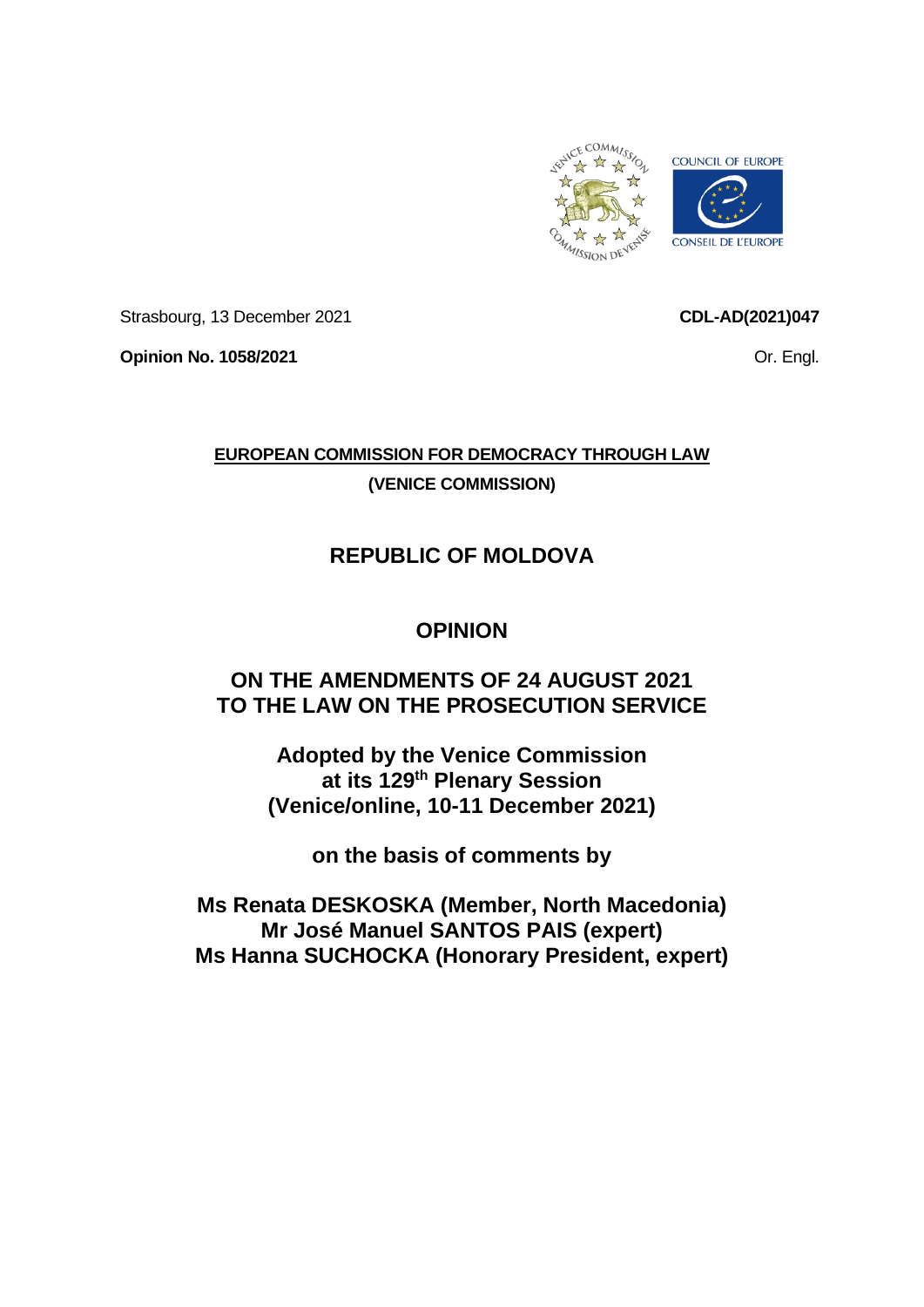## **Contents**

| Ш.                                                                                     |    |
|----------------------------------------------------------------------------------------|----|
| А.                                                                                     |    |
| В.                                                                                     |    |
| C.                                                                                     |    |
| Ш.<br>Analysis                                                                         |    |
| А.                                                                                     |    |
| В.                                                                                     |    |
| C.                                                                                     |    |
| 1 <sup>1</sup>                                                                         |    |
| 2.                                                                                     |    |
| 3.<br>Choice of the ex officio members; exclusion of the Prosecutor General  10        |    |
| D.                                                                                     |    |
| Е.                                                                                     |    |
| 1.                                                                                     |    |
| Procedure for the performance evaluation and the composition of the Evaluation         |    |
| Commission                                                                             |    |
| F.                                                                                     |    |
| Suspension of the Prosecutor General and the appointment of a Prosecutor General<br>G. |    |
| ad interim                                                                             | 19 |
| 1.                                                                                     |    |
| 2.                                                                                     |    |
| 3.                                                                                     |    |
| 4.                                                                                     |    |
| IV.                                                                                    |    |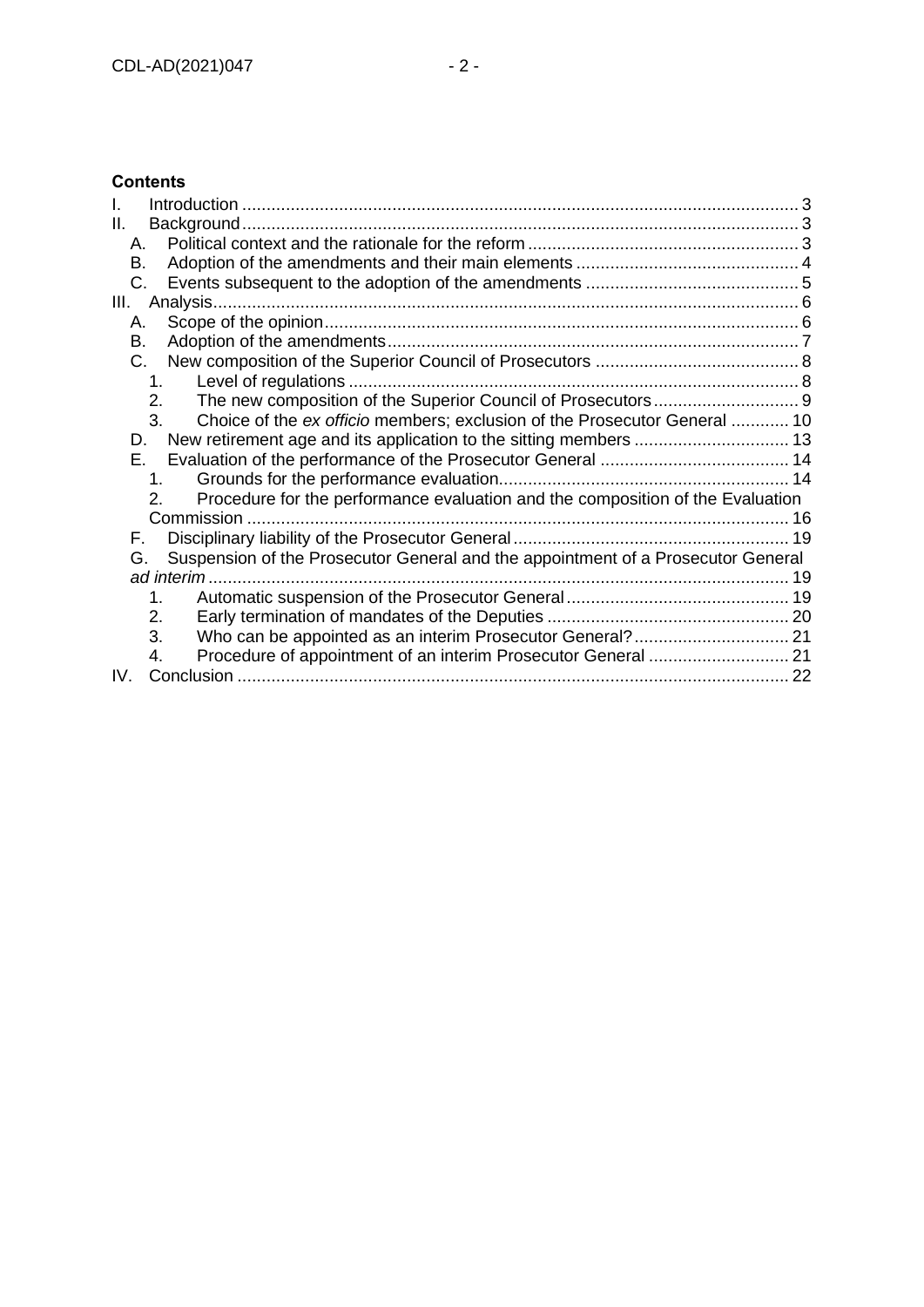#### <span id="page-2-0"></span>**I. Introduction**

1. By a joint letter of 23 September 2021, Ms. A. Motuzoc, President of the Superior Council of Prosecutors, and Mr A. Stoianoglo, Prosecutor General of the Republic of Moldova, requested an opinion of the Venice Commission on the amendments of 24 August 2021 to Law no. 3/2016 on the Public Prosecution Service (see the consolidated version of the law, provided by the requesting authorities, CDL-REF(2021)024). The Ministry of Justice provided the Commission with an alternative translation of the consolidated version of the law (CDL-REF(2021)094).

2. Ms Deskoska (member, North Macedonia), Mr Santos Pais (expert, Portugal), and Ms Suchocka (Honorary President) acted as rapporteurs for this opinion.

3. On 16 November a delegation of the Commission composed of Ms Deskoska, Ms Suchocka and Mr Santos Pais accompanied by Mr Dikov from the Secretariat held online meetings with representatives of the Parliament, the Ministry of Justice, the Prosecutor General's office, the Superior Council of Prosecutors, the Constitutional Court, as well as with representatives of civil society. The Commission is grateful to the Ministry of Justice for the excellent organisation of the online meetings.

4. This opinion was prepared in reliance on the English translations of the Law, provided by the requesting authorities and the Ministry of Justice. The translations may not accurately reflect the original version on all points.

5. This opinion was drafted on the basis of comments by the rapporteurs and the results of the virtual meetings on 16 November 2021 and the written comments on the draft Opinion submitted by the Ministry of Justice and the Superior Council of Prosecutors of the Republic of Moldova. It was examined at the joint meeting of the Sub-commissions on the Rule of Law and on Democratic Institutions on 9 December 2021. Following an exchange of views with State Secretary, Mr I. Rusu and the President of the Superior Council of Prosecutors, Ms. A. Motuzoc, it was adopted by the Venice Commission at its 129<sup>th</sup> Plenary Session (Venice and online, 10-11 December 2021).

#### <span id="page-2-1"></span>**II. Background**

#### <span id="page-2-2"></span>**A. Political context and the rationale for the reform**

6. According to the authorities, despite several attempts to reform the prosecution service of the Republic of Moldova in the past years, this institution enjoyed little public trust and suffered from lack of integrity, independence, and professionalism. The stated goal of the amendments of 24 August 2021 (hereinafter – the amendments) was to remedy to those problems.<sup>1</sup>

7. In their joint letter to the Commission, Mr Stoianoglo and Ms Motozoc offered a different account. According to them, the real reason for amending the Law on the Public Prosecution Service has been a long-standing confrontation between Mr Stoianoglo on the one side, and the current parliamentary majority and the President of the Republic, Ms Maia Sandu, on the other. This account was confirmed by some other interlocutors.

<sup>1</sup> The Ministry of Justice provided an "Information Note to the Government decision on approval of the draft Law Prosecution Service of the Republic of Moldova". According to the Information Note, "the need to adopt this draft law arises from the imperative of restoring citizens' confidence in justice, an important role in this regard being played by the Prosecutor General… Regrettably, the work of the prosecution is very often criticized on the grounds of political subordination, the initiation and termination of political/controversial cases, inaction and delay of high-profile cases, and the use of the prosecution as a corporate unit to protect and defend its own interests. All these factors increase the sense of inequality, injustice, unfairness and therefore significantly detract from the image of the Prosecution."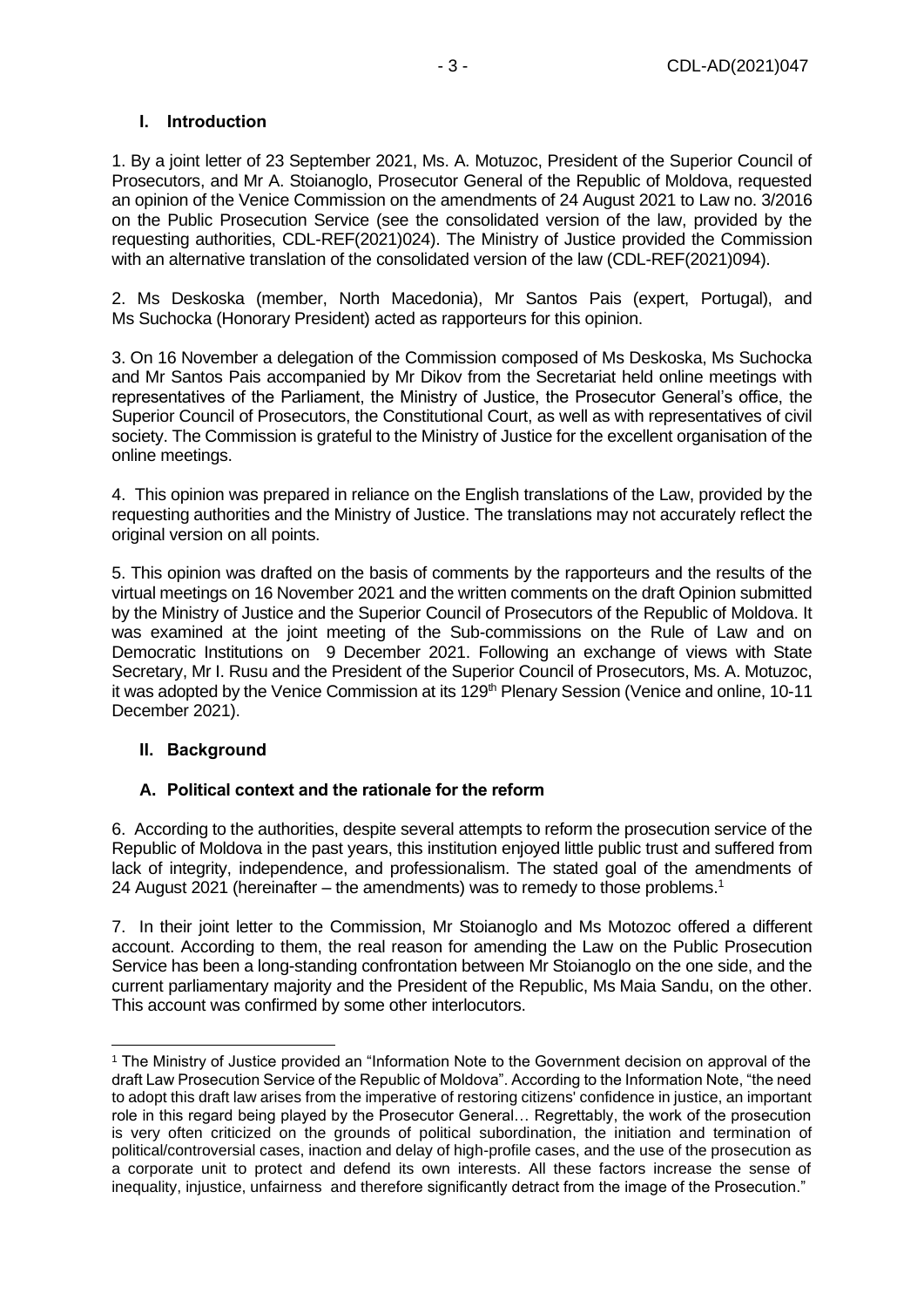8. Mr Stoianoglo was appointed Prosecutor General in 2019 by former President Dodon (who was the main opponent of Ms Sandu at the last presidential elections). Mr Stoianoglo's appointment had been preceded by a highly contested selection procedure.<sup>2</sup> The Government of Ms Sandu, then Prime Minister, tried to annul the selection procedure, but this attempt failed and resulted in a vote of no confidence in the Government.

9. On 21 May 2020 the Constitutional Court of the Republic of Moldova (the CCRM) declared that the competition procedure which had led to the appointment of Mr Stoianoglo had been contrary to the Constitution.<sup>3</sup> At the same time, the CCRM did not invalidate the mandate of Mr Stoianoglo.

10. On 15 November 2020 Mme Sandu won the presidential elections. In the early parliamentary elections of July 2021, her party (PAS) won in a landslide a majority of seats in the Parliament. As explained in the request for the opinion, after the parliamentary elections political attacks on Mr Stoianoglo have intensified.<sup>4</sup> In particular, he was accused of corruption, abuse of office and obstruction of justice in some high-profile criminal cases. An MP for PAS, Mr Lilian Carp, requested the Superior Council of Prosecutors to open a criminal investigation into Mr Stoianoglo's alleged crimes.<sup>5</sup>

#### <span id="page-3-0"></span>**B. Adoption of the amendments and their main elements**

11. On 10 August 2021, draft law no. 181 proposing amendments to Law no. 3 of 2016 was introduced in the Parliament and published on its website. On 12 August 2021, the draft law was examined in the Legal, Appointments and Immunities Committee of the Parliament. On 13 August 2021 the draft law was adopted in the first reading. On 24 August 2021, the draft law was voted in the second reading and became Law no. 102 amending Law no. 3 of 2016 on the Public Prosecution Service. The main features of the amendments are as follows.

12. The Superior Council of Prosecutors (the SCP) has been reorganised. The Constitution does not describe the composition of the SCP, requiring only that a substantial part of its members should be prosecutors representing different parts of the prosecution system. So, in the Moldovan legal order those matters are regulated by the law. Before the amendments the SCP had 15 members:

<sup>&</sup>lt;sup>2</sup> The appointment of Mr Stoianoglo had been preceded by the amendments to the law made in 2019: the number of the members of the Superior Council of Prosecutors (SCP) had been increased from 12 to 15. The 2019 amendments had also provided for a pre-selection of candidates to the position of the Prosecutor General by a Committee under the Ministry of Justice, which would propose candidates to the SCP. Those amendments have been analysed by the Venice Commission in an amicus curiae brief for the Constitutional Court of the Republic of Moldova (CCRM) (CDL-AD(2019)034). The Commission did not object against having 15 members in the SCP – which led to a lower ratio of the "prosecutors elected by their peers" – provided that they remained a substantive part of the SCP. As to the special commission involved in the process of selection of candidates to the prosecutorial positions, the Venice Commission argued that his model could be constitutional only if it did not usurp the substantive decision-making power of the SCP to appoint or dismiss the PG.

<sup>&</sup>lt;sup>3</sup> In particular, the CCRM found that the participation of the evaluation commission in the selection of candidates had been against the Constitution which entrusted this function to the SCP only.

<sup>4</sup> In particular, public statements concerning Mr Stoianoglo's alleged unprofessionalism and misbehaviour have been made by the President of the Republic, the Speaker, the Prime Minister and the Minister of Justice, MPs etc.

<sup>5</sup> In particular, politicians from the ruling PAS party accused Mr Stoianoglo of facilitating the release of Mr Platon, who was one of the main protagonists of the "Moldovan laundromat" scheme which involved money-laundering of hundreds of millions euros through Moldovan banks. Mr Stoianoglo also opened a criminal case against the former head of the Anti-Corruption Prosecutor's Office, who was behind the prosecution of Mr Platon. There were allegations of Mr Stoianoglo's wife being a beneficiary of some compagnies belonging to Mr Platon. Mr Stoianoglo denied those allegations, claiming that the accusations against Mr Platon had been fabricated.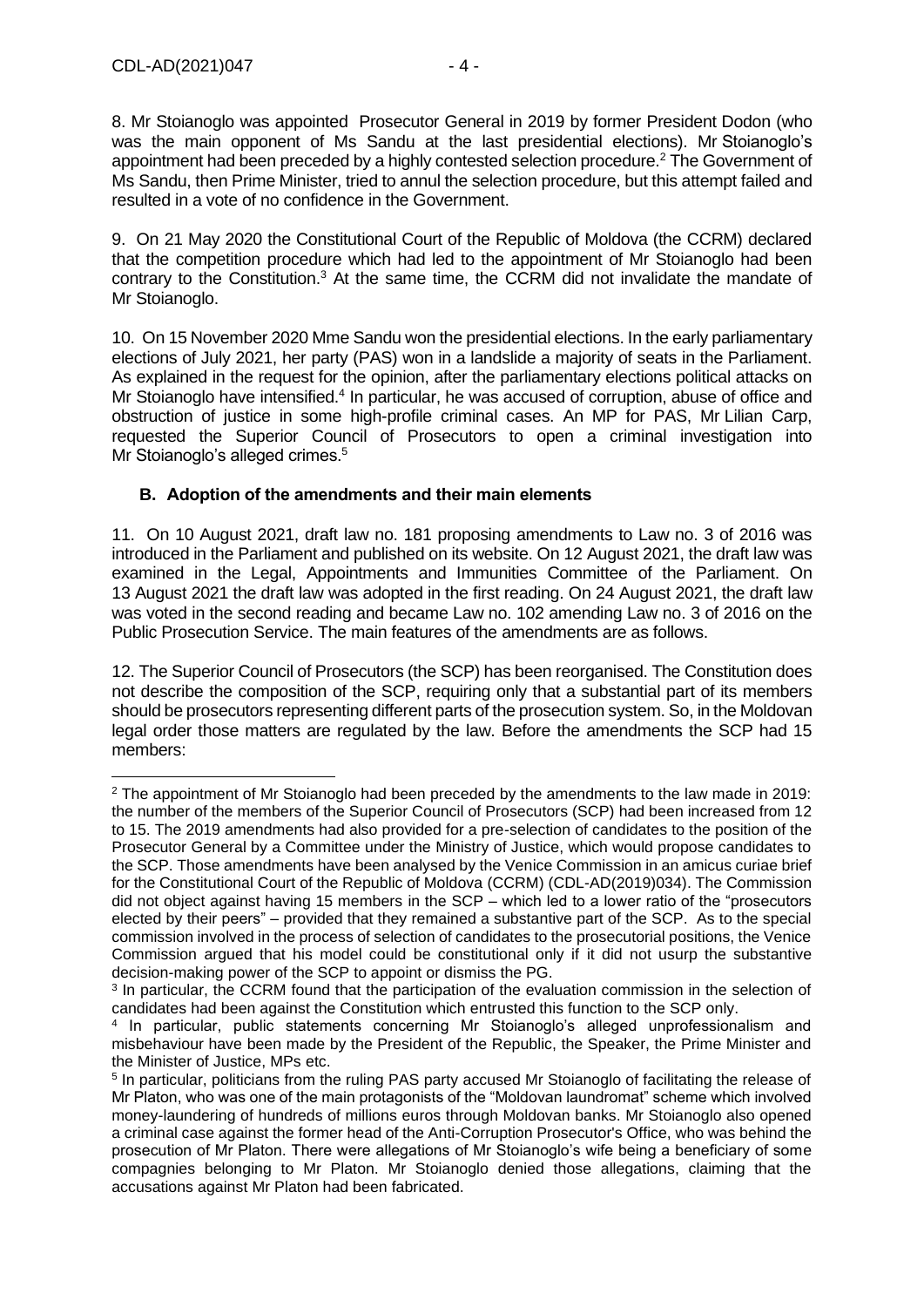- four members of the SCP were representatives of civil society appointed by the President of the Republic, the Parliament, the Government, and the Academy of Sciences of Moldova respectively;<sup>6</sup>
- five were prosecutors elected by the General Assembly of Prosecutors from among active prosecutors (one from the PG's office and four from territorial and specialised offices), and, finally,
- the SCP had six *ex officio* members: the PG, the chief prosecutor of Gagauzia, the President of the Supreme Judicial Council (the SJC), the Minister of Justice, the President of the Bar, and the Ombudsman.

13. This model – with 15 members of the SCP – was in place since 2019. Under the previously existing legislation the SCP had 12 members. The 2021 amendments again reduced the number of members of the SCP to 12. Only three *ex officio* members remained:

- the Ombudsperson,
- the Minister of Justice, and the
- President of the Supreme Judicial Council.

Three *ex officio* members were excluded:

- the PG,
- the Chief prosecutor of Gagauzia, and
- the President of the Bar.

In addition, the retirement age for the members of the SCP was reduced to 65 years. Those measures had immediate effect (on their application see below).

14. The second major change concerned the mechanisms of accountability of the PG. The amendments provided for an automatic suspension of the PG if a criminal investigation is opened against him/her. In the case of a suspension of the PG (or in any other situation where the position of the PG becomes vacant), an interim PG may be appointed for a maximum of one year, by the President of the Republic at the proposal of the SCP.

15. The amendments also provided for the possibility to conduct an *ad hoc* performance evaluations of the PG, once a year, by a specially created Evaluation Commission (EC) composed of 5 members: one proposed by the President of the Republic, one by the Ministry of Justice, one by the Supreme Judicial Council, one by the SCP, and one by the PG. A negative assessment may lead to the dismissal of the PG by the SCP with the approval of the President of the Republic.<sup>7</sup>

16. The PG may also be dismissed for a disciplinary violation, as a result of the proceedings which are conducted by a Disciplinary Commission (DC) composed similarly with the EC. The conclusions of the DC are transmitted to the SCP which takes the final decision and may propose to the President the dismissal of the PG.<sup>8</sup>

#### <span id="page-4-0"></span>**C. Events subsequent to the adoption of the amendments**

17. On 3 and 21 September 2021, Mr Stoianoglo, in his capacity of the PG, lodged two complaints before the CCRM claiming that the amendments were unconstitutional. He also asked

<sup>&</sup>lt;sup>6</sup> The translation of the law provided by the requesting authorities mentioned only three civil society members; however, as confirmed by the Ministry of Justice, the actual text speaks in Romanian of four members, as described in the text.

 $^7$  See Article 39-1 (9). In respect of other prosecutors such decision is made by the Performance Evaluation College composed of 7 members: 5 prosecutors elected by their peers and 2 civil society representatives appointed by the SCP.

<sup>8</sup> Article 52-1 (8); again, for ordinary prosecutors the disciplinary sanction is imposed by the College for the discipline and ethics, composed similarly with the Performance Evaluation College.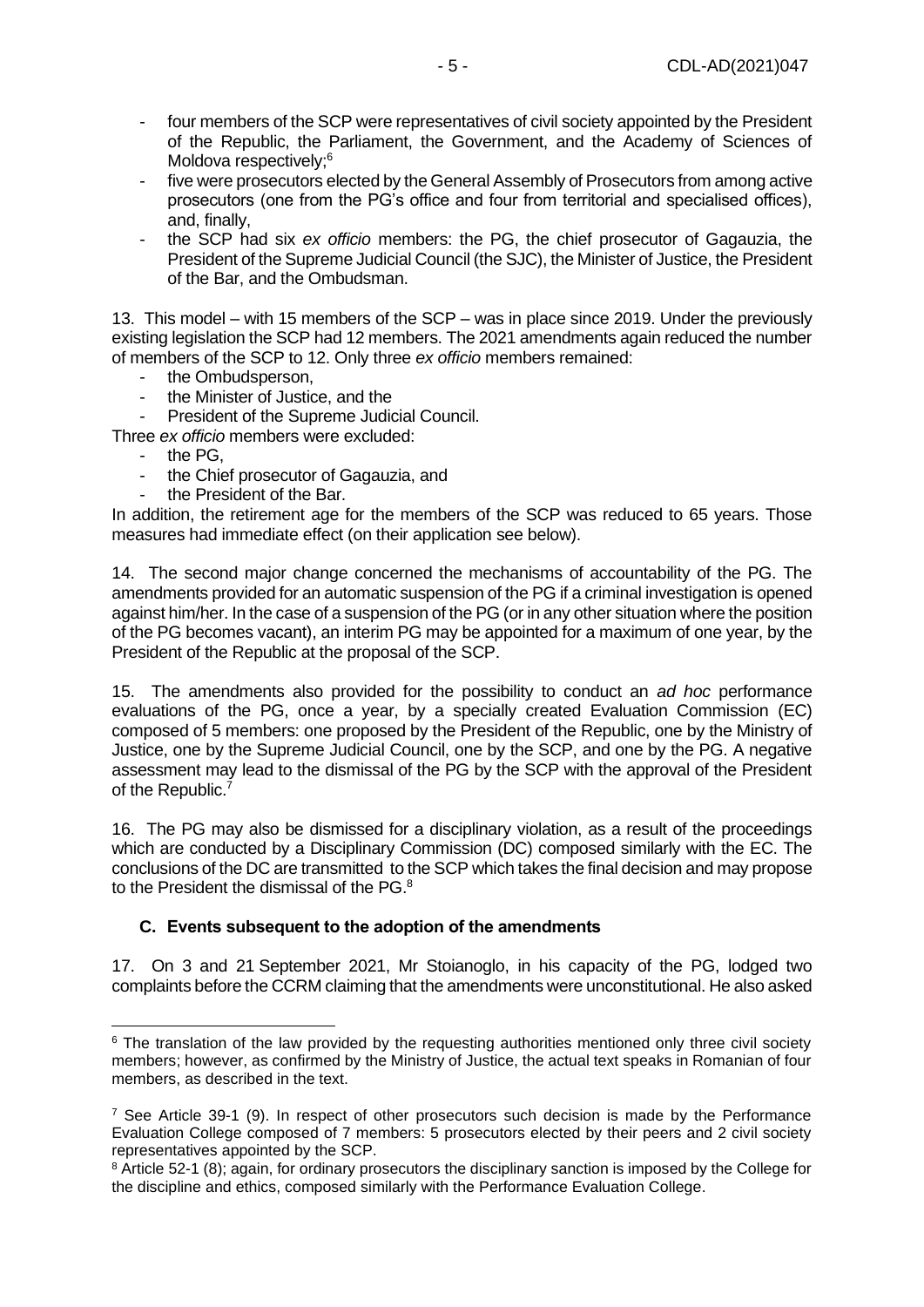the CCRM to suspend the application of the amendments pending the examination of his complaint. In parallel, similar complaints were introduced by two opposition MPs. The CCRM joined all these cases.

18. On 6 September 2021, President Sandu issued a decree which announced the termination of the mandate of one of the members of the SCP (appointed by President Dodon) who had attained by that time the retirement age of 65 defined in the amendments. A new member would be appointed in his stead by President Sandu, following a competition.

19. On 24 September 2021, the CCRM stayed the implementation of the presidential decree pending the examination of the constitutional complaint introduced by the PG and the MPs.

20. On 30 September 2021, the CRRM adopted an inadmissibility decision (case no. 198a/2021) rejecting all the complaints introduced by the PG and the MPs. The arguments of the CCRM will be discussed in more details below, in Section III of the Opinion ("Analysis").

21. On 1 October 2021, five members of the SCP requested to convene an extraordinary meeting in order to examine the allegations against the PG. On 5 October 2021 the SCP (in a new composition, including the member newly appointed by President Sandu) decided to appoint a prosecutor (Mr Furtună) to investigate these allegations. Within hours after his appointment Prosecutor Furtună ordered the arrest of Mr Stoianoglo which was implemented immediately with the assistance of the officers of the Security Service. The moment of arrest was filmed and shown on TV. Following a 72-hours' detention, Mr Stoianoglo was placed under house arrest.

22. On 6 October 2021, the SCP suspended Mr Stoianoglo and his Deputies pending criminal proceedings and elected Mr Dumitru Robu, deputy prosecutor of the Chisinau municipality, as interim PG.

23. During the meetings the rapporteurs were informed that in November 2021 President Sandu addressed a formal request to the SCP seeking an extraordinary evaluation of the activities of the PG, with reference to new Article 31-1 of the law.

#### <span id="page-5-0"></span>**III. Analysis**

#### <span id="page-5-1"></span>**A. Scope of the opinion**

24. Both critics and proponents of the reform agreed that the reform was closely related to the figure of the current PG, Mr Stoianoglo. This is demonstrated by the events which followed the adoption of the amendments, namely the suspension of Mr Stoianoglo as PG, his arrest following criminal proceedings brought against him, and the launching of the evaluation procedure in his respect. The political context in which the amendments were adopted and implemented is certainly important for a better understanding of their purpose and meaning.

25. However, the mandate of the Venice Commission is limited to the examination of legislative texts, and does not stretch to assessing the validity of specific accusations against Mr Stoianoglo or the question of legality of his suspension, detention, etc.

26. That being said, the Venice Commission reiterates that Mr Stoianoglo – as any other person – is entitled to a fair trial. In some European countries, the Prosecutor General, due to his or her constitutional rank, is entitled to be tried by a special judicial forum, for example a chamber of the Supreme Court. This is seemingly not the case in the Republic of Moldova, which may affect public confidence in the independence and fairness of the criminal proceedings brought against him.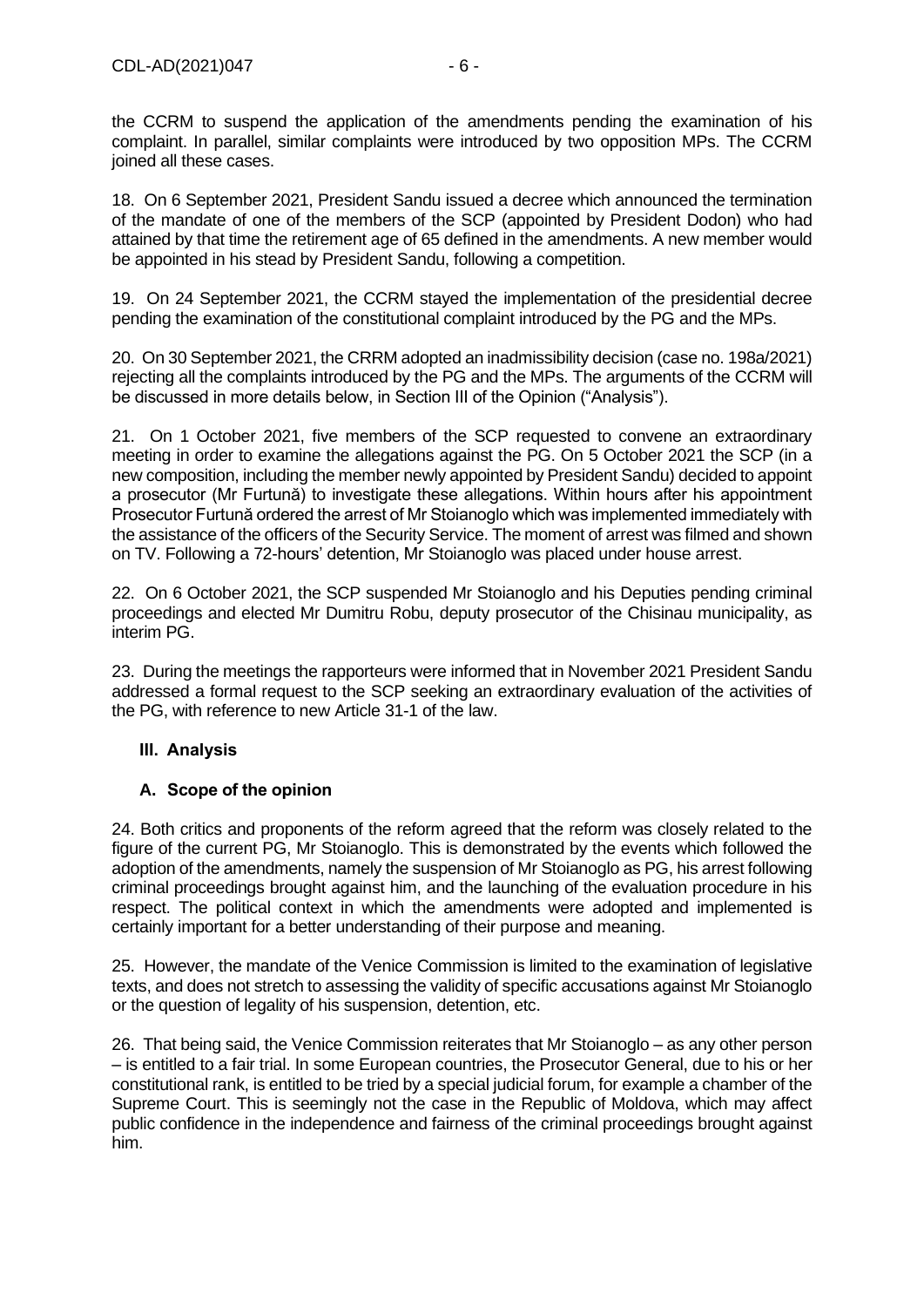27. Furthermore, despite the serious allegations put forward against him, the presumption of innocence of Mr Stoianoglo should be respected. Holders of public offices should show restraint when commenting on Mr Stoianoglo's criminal case. Nothing in the present opinion should be interpreted as prejudging the findings of the national courts and other competent bodies (disciplinary or others) about the professional record of Mr Stoianoglo or about any offence that might have been committed by him.

#### <span id="page-6-0"></span>**B. Adoption of the amendments**

28. The critics of the reform maintained that the amendments had been adopted in a rushed manner: the draft law had been introduced and submitted for consideration in the first reading without any preliminary public consultations and without first obtaining the opinion of the relevant institutions and stakeholders. Some NGOs also complained that they had not been consulted in the process.

29. The proponents of the reform stressed that the reform of the prosecution service was a top priority in the political programme of the ruling party. As a result, it was one of its first legislative initiatives after the parliamentary elections of July 2021. While normally August is the time when the Parliament is in recess, several extraordinary meetings were convened, and the amendments were adopted in two readings. The original draft was duly published on the Parliament's website, and the opinions of the relevant parliamentary committees – and in particular the Legislative Committee and the Anti-Corruption Commission – were obtained and also published. $9$  The opposition MPs had participated in the plenary hearings and had proposed several amendments before the law was adopted in the second reading. A representative of the PG's office also participated in the deliberations. Ten days elapsed between the adoption of the draft law in the first and in the second readings, as provided by the rules of procedure of the Parliament.

30. The legislative procedure has been examined by the CCRM in its decision of 30 September 2021. The CCRM noted its limited role in those matters and the need to respect the Parliament's autonomy in enforcing its own procedural rules. It did not find that the process of adoption of the amendments violated any explicit constitutional requirement, and it was not the CCRM's task to assess compliance of the law with infra-constitutional rules. The CCRM noted, in addition, that the parliamentary opposition had formulated several amendments to the draft law which had been in fact debated in the Parliament.

31. The Venice Commission understands that there is a strong demand in the Republic of Moldova for an effective fight against corruption and effective justice. It is only natural that a new parliamentary majority would try to launch, without delay, legislative reforms which were at the heart of its political program.

32. However, urgency should not be confused with haste. While there are no international standards on how long the procedure in the Parliament has to last, the procedure has to guarantee a meaningful political discussion both within the Parliament and in other public fora. As it has been repeatedly pointed out by the Venice Commission, democracy governed by the rule of law is also about deliberation and a meaningful exchange of views between the majority, the opposition, and the society.<sup>10</sup> The Venice Commission acknowledges, at the same time, that

<sup>9</sup>[https://www.parlament.md/ProcesulLegislativ/Proiectedeactelegislative/tabid/61/LegislativId/5572/lan](https://www.parlament.md/ProcesulLegislativ/Proiectedeactelegislative/tabid/61/LegislativId/5572/language/ro-RO/Default.aspx) [guage/ro-RO/Default.aspx](https://www.parlament.md/ProcesulLegislativ/Proiectedeactelegislative/tabid/61/LegislativId/5572/language/ro-RO/Default.aspx) .

<sup>&</sup>lt;sup>10</sup> Venice Commission, CDL-AD(2020)036, Albania – Joint Opinion of the Venice Commission and the OSCE/ODIHR on the amendments to the Constitution of 30 July 2020 and to the Electoral Code of 5 October 2020; CDL-AD(2018)021, Romania - Opinion on draft amendments to the Criminal Code and the Criminal Procedure Code; see also Report on the rule of law, (CDL (2016)007).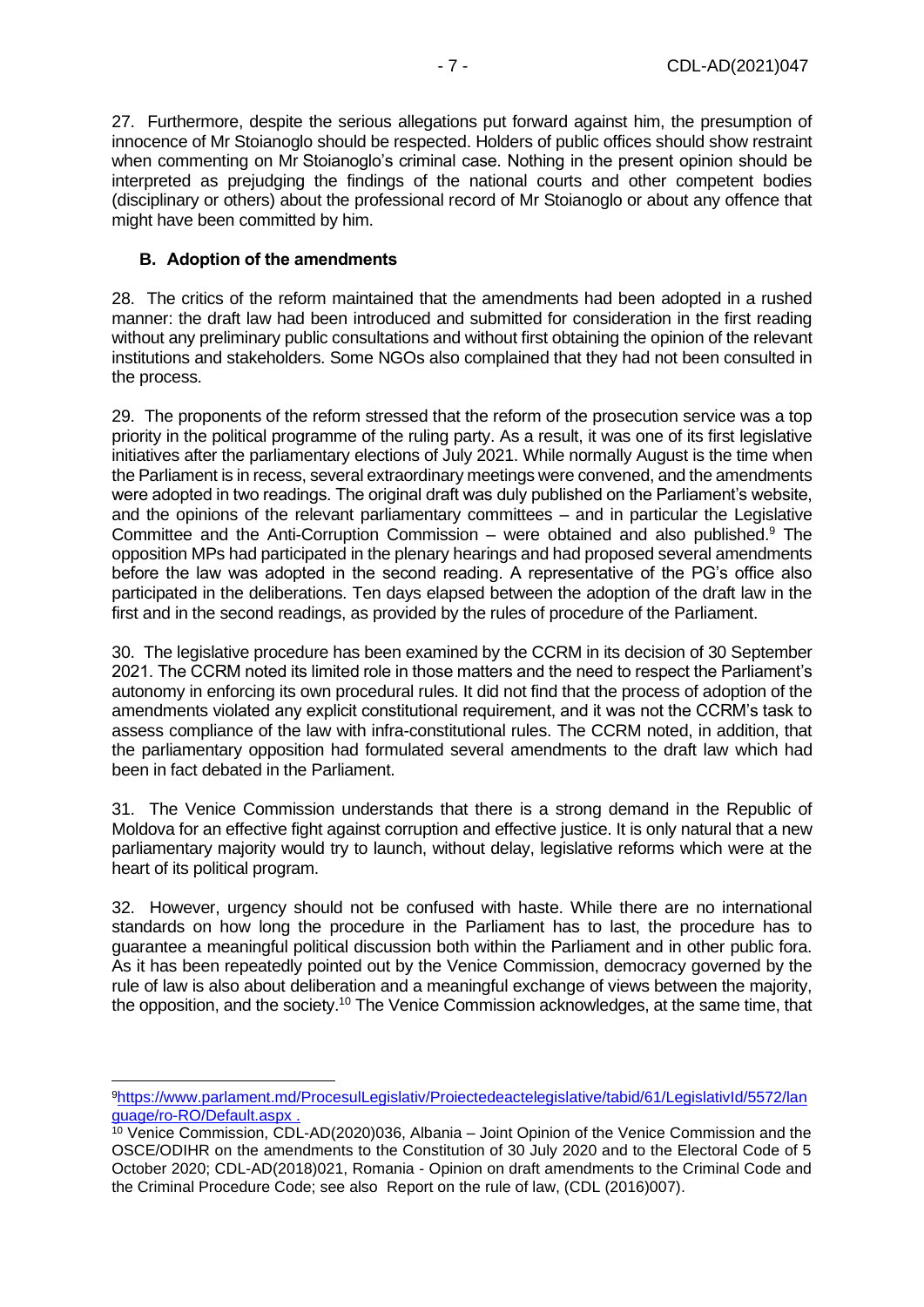the problem of rushed adoption of institutional reforms following a change in the ruling majority is not exclusive to Moldova.<sup>11</sup>

33. It is quite unfortunate that the draft amendments were introduced in August, which is the peak of the holidays period, and that this initiative was not *preceded* by a transparent and thorough public debate involving the main stakeholders – and in particular the SCP itself – and experts.<sup>12</sup> Indeed, as follows from the decision of the CCRM and the explanations of the authorities, the minimal procedural requirements were formally respected, and some discussion took place between the two readings, both in the relevant commissions and in the plenary sitting. However, for a reform which involves the restructuring of a key State institution, essential to the maintenance of the rule of law and a trusted judicial system, a more thorough deliberative process is always advisable. Complying only with the minimal procedural benchmarks affects the quality of the adopted legislation and might have been the reason for many flaws in the law identified below.

### <span id="page-7-0"></span>**C. New composition of the Superior Council of Prosecutors**

34. As a result of the amendments, prosecutors elected by their peers would represent five out of twelve members of the SCP. The other members represent different branches of power or independent institutions. As noted by the CCRM in its decision of 30 September 2021, following the amendments the prosecutors would still represent more than 40% of the total number of members of the SCP, which is a "significant part" of the total membership, as required by Article 125 1(2) of the Constitution. The CCRM noted that the prosecutors should not necessarily enjoy the same level of independence as judges, and hence the prosecutorial council should not be dominated by the prosecutors. According to the CCRM, the new composition of the SCP respects the independence of the prosecution service and, at the same time, avoids corporatist self-governance.

### **1. Level of regulations**

<span id="page-7-1"></span>35. Before turning to the essence of the amendments, the Venice Commission observes that in the past years the composition of the SCP has been changed twice - in September 2019 and in August 2021. In 2019, the number of members was increased from 12 to 15, and in 2021 it was reduced back to 12. Such frequent changes may give the impression that each respective parliamentary majority has tried to change the balance of power in the SCP in its favour.

36. The Venice Commission notes that the Constitution of Moldova does not define the composition of the SCP. It only provides that the prosecutors should represent a substantive part of its members. The law on the prosecution service was adopted as an organic one, which, in the Moldovan system, means that it needs the support of the majority of all the MPs and adoption in two readings (contrary to ordinary laws which can be adopted in one reading by the majority of the MPs present). In the context of the Republic of Moldova it might be more appropriate to regulate those questions in the Constitution, in order to avoid that each new parliamentary majority can "reshuffle" the SCP to increase its influence there.<sup>13</sup>

<sup>11</sup> A similar situation occurred in Poland after the elections in 2015 or in Ukraine after the elections of 2019.

<sup>12</sup> Venice Commission, CDL-AD(2019)015, Parameters on the Relationship between the Parliamentary Majority and the Opposition in a Democracy: a checklist, paras. 74 – 77.

<sup>13</sup> See Venice Commission, CDL-AD(2020)001, Moldova, Republic of - Joint opinion of the Venice Commission and the Directorate General of Human Rights and Rule of Law (DGI) of the Council of Europe on the draft law on amending and supplementing the constitution with respect to the Superior Council of Magistracy, paras. 50 and 68, in which the Commission recommended the constitutional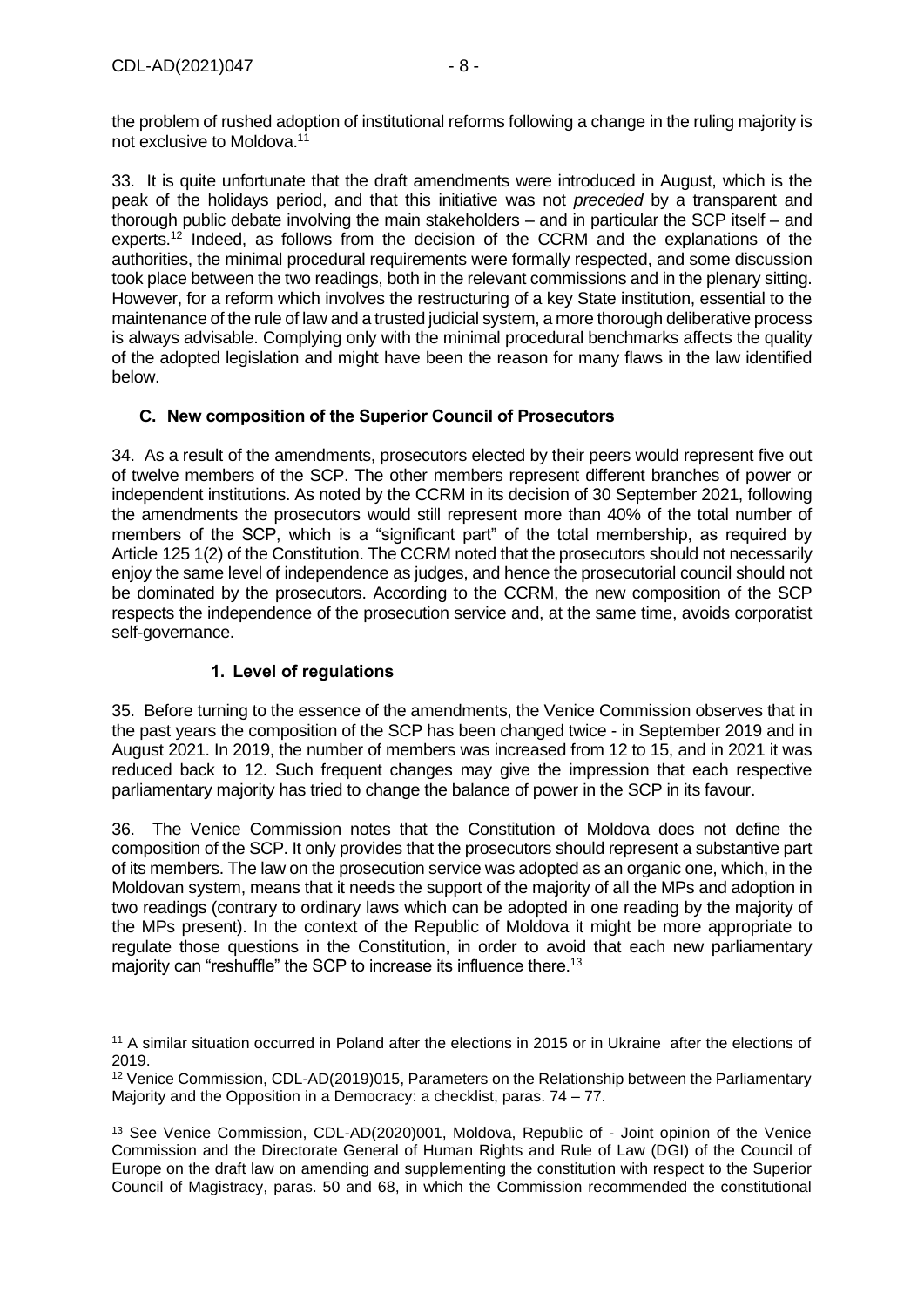#### **2. The new composition of the Superior Council of Prosecutors**

<span id="page-8-0"></span>37. In the constitutional order of Moldova, provisions on the prosecution service are included in Chapter IV of the Constitution which relates to the judiciary. The prosecution service is defined as an "autonomous" public institution "within the judicial authority" (associated with the judiciary see Article 124 (1)). Furthermore, as transpires from Article 125-1 of the Constitution, the public prosecution service is not dependent on the Minister of Justice or the Government but is governed by the SCP. The law on the Public Prosecution Service therefore provides that the prosecution service should be "independent from the legislative, executive and judicial powers, any political party or social-political organization, as well as from any other institutions, organizations or individuals".<sup>14</sup> The law proclaims that the prosecutors are subject only to the law, enjoy operational discretion in performing their duties, should be free from any external interference, are entitled to adequate pay, etc. These principles apply to the prosecution service as a whole, and, indeed, to the PG as the top executive of the prosecution system.

38. Most importantly, the "autonomy" of the prosecution service is ensured at the constitutional level by the establishment of the SCP which, pursuant to Article 125-1 of the Constitution, acts as the guarantor of the independence and impartiality of prosecutors. Article 68 of the Law on the Public Prosecution Service proclaims that the SCP is an independent body which is "entitled to participate to the establishment, operation and self-management of the Public Prosecution Service system". The independence/autonomy of the SCP is achieved primarily through providing for an appropriate composition and the method of election of its members.<sup>15</sup>

39. Before the amendments seven members out of 15 were prosecutors (five were elected by their peers and two were members *ex officio*). After the amendments five members out of 12 represent the prosecution system (all elected by their peers). Thus, the overall proportion of the prosecutors has been slightly reduced.<sup>16</sup> However, it is difficult to disagree with the CCRM that the prosecutors elected by their peers still represent a "substantive part" of the SCP. This is in line with the Venice Commission's own approach in this respect. The Venice Commission always stressed that there is an important difference between standards regarding judges and prosecutors.<sup>17</sup> While prosecutors should be protected from political interference, and while a prosecutorial council may offer such protection, there is no requirement that such a council should necessarily be dominated by the prosecutors. The Venice Commission consistently recommended that prosecutors elected by their peers should represent a "substantive part", yet not necessarily a majority of members of a prosecutorial council.<sup>18</sup>

40. What is important is that the composition of the council is *pluralistic* enough<sup>19</sup> to ensure that the prosecutors cannot govern alone, and, at the same time, that the lay members whose election was secured by the votes of the majority or who represent the executive cannot easily outvote

entrenchment of the composition of the Supreme Council of Magistracy. This recommendation is applicable *mutatis mutandis* to the SCP as well.

 $14$  See Articles 3 (3), (4) and (5).

<sup>&</sup>lt;sup>15</sup> Other important factors affecting the independence of this body are the procedure of taking decisions within the council and their legal force.

 $16$  46,6 % in the "old" council; 41,6% in the new one.

<sup>&</sup>lt;sup>17</sup> See the 2017 Opinion on Bulgaria, cited above.

<sup>18</sup> Venice Commission, CDL-AD(2014)008, Opinion on the draft Law on the High Judicial and Prosecutorial Council of Bosnia and Herzegovina, para. 45.

<sup>19</sup> Venice Commission, CDL-AD(2015)039, Joint Opinion of the Venice Commission, the Consultative Council of European Prosecutors (CCPE) and OSCE Office for Democratic Institutions and Human Rights (OSCE/ODIHR), on the draft Amendments to the Law on the Prosecutor's Office of Georgia, paras. 33, 35 and 36.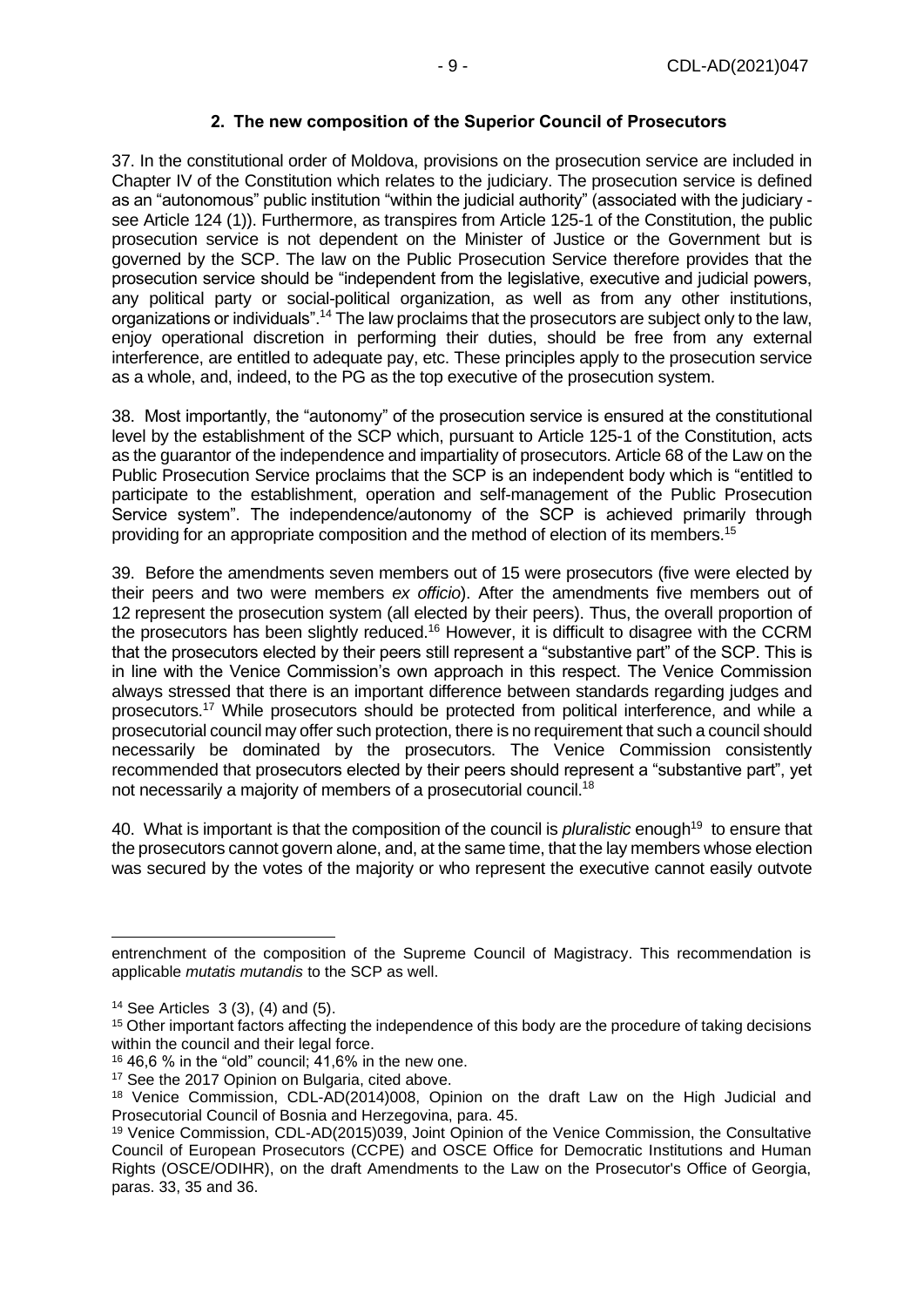them.<sup>20</sup> Where all lay members are elected by the Parliament, the Venice Commission recommended their election by a qualified majority or on the basis of a proportional system, in order to prevent political control of this body by the parliamentary majority.

41. The new composition of the SCP remains sufficiently pluralistic. Out of 12 members, the prosecutors are represented by five members and are, therefore, the biggest group. The other members are, by contrast, not homogenous and represent other branches of power and institutions. Admittedly, four lay members may be seen as affiliated with the ruling majority, but that would be the case only if they are appointed simultaneously, and only if the President belongs to the same political family as the majority in Parliament (which is the case now).<sup>21</sup> If those members are replaced incrementally, there is no reason to see them as a politically monolithic group. Three members represent independent institutions (the Supreme Judicial Council, the Ombudsperson, and the Academy of Science). That means that neither group can govern alone, and each group should seek alliances with other groups or individual members to pass decisions.<sup>22</sup>

42. This model is not without flaws. Thus, there is always a risk of behind-the-scenes political deals between the prosecutorial members and a certain number of lay members. Furthermore, independent institutions or officeholders may in practice be not as independent as they are in theory. However, any pluralist model is better than a model where the council is dominated by a single group of prosecutorial members, subservient to the PG, or a monolithic group of political appointees loyal to the ruling majority.

#### **3. Choice of the ex officio members; exclusion of the Prosecutor General**

<span id="page-9-0"></span>43. Under the amendments, the SCP has three *ex officio* members: the President of the Superior Judicial Council (the SJC), the Minister of Justice (the MoJ), and the Ombudsperson. There are weighty arguments both for and against including these three officeholders in the composition of the SCP.

44. As regards the President of the SJC, some interlocutors noted that since the PG is not a member *ex officio* of the SJC, the President of the SJC should not be an *ex officio* member of the SCP. The Venice Commission is not persuaded that a perfect symmetry between the SJC and the SCP is needed.<sup>23</sup> Whether or not judges should participate in the governance of the prosecution service depends on the national context. By contrast, participation of prosecutors in the governance of the judiciary is more problematic, because of a higher standard of judicial

<sup>&</sup>lt;sup>20</sup> Differently, the CCPE has advocated that the prosecutors should be in a slight majority in the prosecutorial councils.

 $21$  Provided that all of those members were elected by the very same parliamentary majority which controlled the Government, and that the President was of the same political colour as the parliamentary majority.

 $22$  The composition of the SCP has already been assessed by the Venice Commission in the amicus curiae brief for the Constitutional Court of the Republic of Moldova, where the Venice Commission pointed out that "[t]he addition of three new members to the SCP (the President of the Bar Association, the Ombudsman and a member of the civil society proposed by the Government) does not seem to threaten the independence of the prosecutors, because the composition of the SCP remains sufficiently pluralistic, the prosecutors still representing a relative majority there. The same concerns the presence of the Minister of Justice as an ex officio member of the SCP."

<sup>&</sup>lt;sup>23</sup> In the 2017 Opinion on Bulgaria, Venice Commission, (CDL-AD(2017)018, Opinion on the Judicial System Act), the Venice Commission noted (para 40) that "While judges should be independent, this concept is not fully applicable to the prosecutors; it is more accurate to speak of 'autonomy' rather than full-fledged 'independence' of the prosecution service. Certain asymmetry of institutions and procedures applicable to the two branches of the judiciary is inevitable."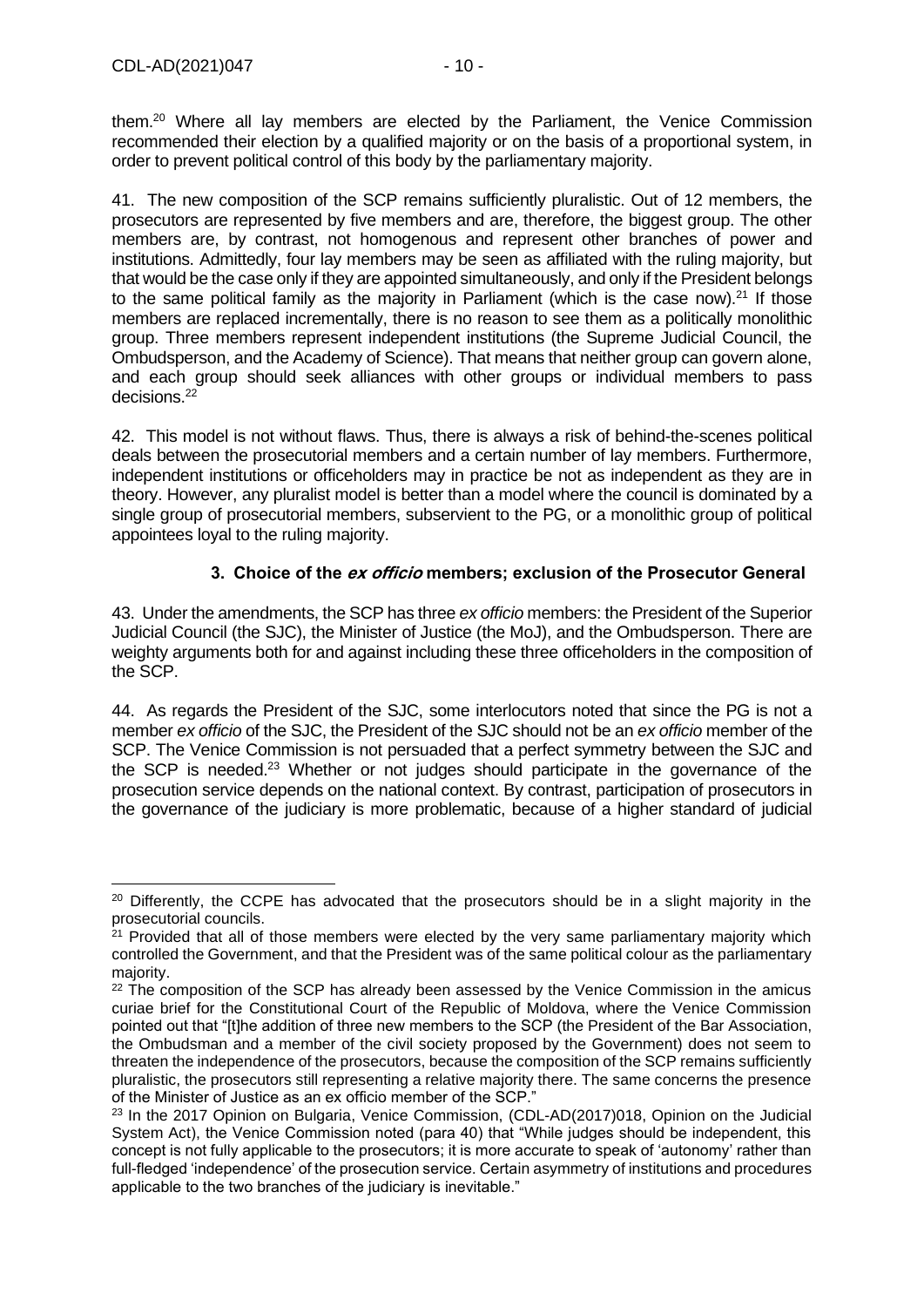independence. That being said, the Venice Commission recalls that in an earlier opinion it suggested that the President of the SJC might participate in the SCP without the voting rights.<sup>24</sup>

45. The participation of the MoJ in the SCP is potentially more problematic. The Venice Commission has previously objected against the presence of a Minister in *judicial councils*, at least in the context when the questions of disciplinary liability of judges are decided.<sup>25</sup> For the *prosecutorial councils*, the position of the Venice Commission has been more flexible. In an opinion on Montenegro the Venice Commission recommended that the MoJ should not sit on the prosecutorial council but might delegate there a representative.<sup>26</sup> In an earlier opinion on Moldova, the Venice Commission accepted that the Minister might be a non-voting member *ex officio* of the SCP.<sup>27</sup> In a more recent opinion the Venice Commission did not see a problem with a MoJ sitting on the SCP with voting rights, provided that the composition of the SCP was sufficiently pluralistic.<sup>28</sup> In certain contexts the presence of the Minister in such a body may be not only acceptable but even useful.<sup>29</sup> On the other hand, it cannot be denied that the presence of a Minister reinforces the influence of the executive within the Council. The question of the presence of the Minister in a prosecutorial council may also be decided in the light of position of the prosecution service in the national legal order. It is more justified in countries where the prosecution is seen as an autonomous part to the executive, but not when it is closely associated with the judiciary, as in Moldova. In the latter case the Minister may still participate in the council but without voting rights on certain matters (like the disciplinary proceedings). 30

46. As regards the Ombudsperson, it is quite unusual for a defender of rights to participate in the governance of the prosecution system. It is questionable whether the functions of a member of the SCP are compatible with the Ombudsperson's mandate.<sup>31</sup> Reportedly, in the Moldovan context, the Ombudsperson himself refused to participate in the work of the SCP. That being said, the Ombudsperson, as a politically neutral figure, may serve as an arbiter between the prosecutorial members and lay members affiliated with the Government, so his or her participation in a prosecutorial council may help avoiding deadlocks.<sup>32</sup>

47. GRECO has recommended abolishing the *ex officio* participation of the MoJ and the President of SJC in the SCP.<sup>33</sup> The Venice Commission, however, prefers not to take a firm

<sup>&</sup>lt;sup>24</sup> Venice Commission, CDL-AD(2015)005, Joint Opinion on the draft Law on the Prosecution Service of the Republic of Moldova, paras. 131-133.

<sup>&</sup>lt;sup>25</sup> See Venice Commission, CDL-AD(2007)028, Report on Judicial Appointments, para. 33; see also CDL-AD(2010)026, Joint opinion on the law on the judicial system and the status of judges of Ukraine by the Venice Commission and the Directorate of Co-operation within the Directorate General of Human Rights and Legal Affairs of the Council of Europe, para 97.

<sup>&</sup>lt;sup>26</sup> Venice Commission, CDL-AD(2014)042, Interim Opinion on the Draft Law on the State Prosecution Office of Montenegro, para. 38.

 $27$  Ibid.

<sup>28</sup> Venice Commission, CDL-AD(2019)034, Republic of Moldova: *amicus curiae*, para 36.

<sup>&</sup>lt;sup>29</sup> Again, the situation is different as regards the judicial councils. See more in Venice Commission, CDL-AD(2018)011, Opinion on the draft amendments to the constitutional provisions on the judiciary, paras. 63 and 88.

 $30$  Ibid.

<sup>&</sup>lt;sup>31</sup> See the Venice Principles (Principles for the Protection and Promotion of the Institution of the Ombudsman): " […] The Ombudsman shall not, during his term of office, engage in any political, administrative or professional activity incompatible with his independence or impartiality […]".

<sup>32</sup> In Venice Commission, CDL-AD(2016)009, Final Opinion on the revised draft constitutional amendments on the Judiciary (15 January 2016) of Albania, para. 60, the Venice Commission accepted that the Ombudsperson may participate in the composition of the body which conducts vetting procedures in respect of judges and prosecutors.

<sup>33</sup> GRECO Recommendation No. XV, 4<sup>th</sup> Evaluation Round on the Republic of Moldova.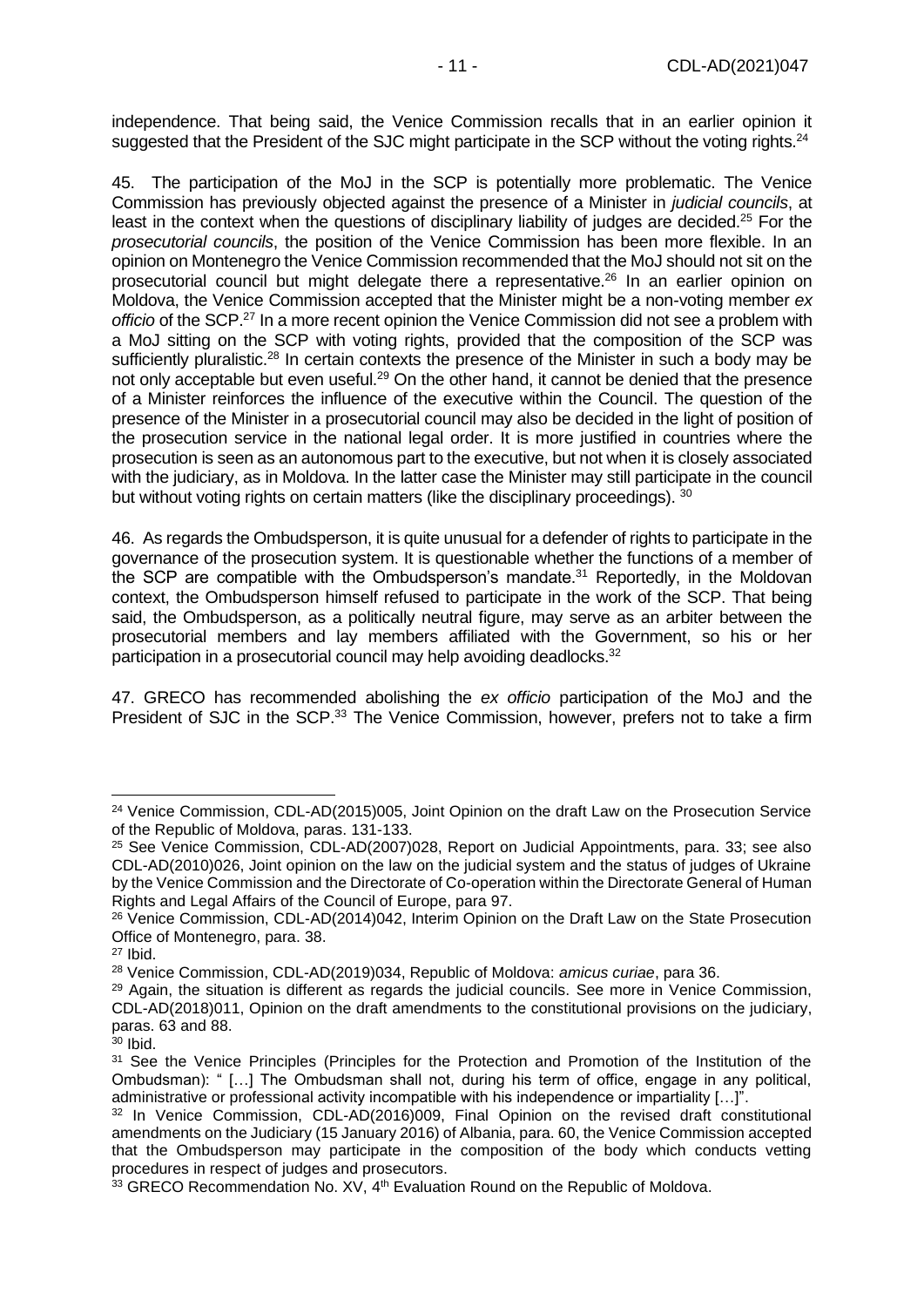stance on this point. As demonstrated above, there are serious arguments for and against this solution.

48. As concerns the exclusion of the PG as an *ex officio* member of the SCP, the Venice Commission agrees that these concerns are valid. It is important to avoid the transformation of the SCP into a personal fief of the PG. On the other hand, excluding the PG from taking important managerial decisions has clear downsides. It is only natural for the PG, in a hierarchically organised prosecution service, to participate in decisions about the appointments, career, and discipline of the prosecutors, to influence budgetary and organisational policies, and to participate in the development of professional standards and procedures. Indeed, the PG should not be able to take decisions alone – this is why the prosecutorial councils are created. However, completely excluding the PG from taking those decisions as an *ex officio* member, or at least not allowing him or her to participate in a non-voting capacity, is also objectionable, if the current ratio of prosecutorial and lay members (with lay members being in a majority) is to be maintained.

49. The Venice Commission observes that in an opinion on Serbia<sup>34</sup> it recommended to exclude the Prosecutor General from the prosecutorial council as an *ex officio* member. However, this recommendation should be seen in the light of the composition of the prosecutorial council *in Serbia* where prosecutors, under the amendments in question, would represent 5 out of 11 members. Since the Prosecutor General was the hierarchical superior of all five prosecutorial members, that made the figure of the Prosecutor General too powerful and warranted his/her removal from the council.

50. In general, participation of the Prosecutor General in a prosecutorial council should be evaluated not *in abstracto*, but in the light of several factors specific to each particular country, in particular:

- the composition of the council (whether the council is dominated by the prosecutorial or lay members);

- the organisation of the prosecutorial system (whether it is a hierarchical system with the Prosecutor General at the top, or a decentralised system where prosecutors are attached to the courts and not subordinated to the Prosecutor General from the procedural and administrative perspective);

- the competencies of the council (whether it decides on issues related to the discipline and careers of prosecutors, budgetary and organisational matters, etc., or those powers belong to other bodies);

- the powers of the Prosecutor General in the decision-making within the council (participation with the right to vote or in an advisory capacity only), and whether there are sufficient safeguards in the way how the council operates in order to counterbalance the excessive influence of the prosecutor general within the hierarchy, etc.

51. Turning to the situation in Moldova, the Venice Commission finds that the participation of the PG in the SCP is not objectionable if the PG has no voting rights or if the prosecutorial members in the reformed SCP remain in the minority, even together with the PG. If the PG returns to the composition of the SCP as an *ex officio* member with voting rights, that may require a revision of the composition of the SCP in order to preserve the balance between different groups of members. In a nutshell, it is important to avoid a situation where the PG, using his or her position vis-à-vis prosecutorial members (and even some lay members)<sup>35</sup> may dictate his/her will to the

<sup>&</sup>lt;sup>34</sup> Venice Commission, CDL-AD(2021)032, Serbia - Opinion on the draft Constitutional Amendments on the Judiciary and draft Constitutional Law for the Implementation of the Constitutional Amendments, para. 84 et seq.

<sup>35</sup> That eventuality was discussed in an opinion on Bulgaria - see Venice Commission, CDL-AD(2017)018, Bulgaria - Opinion on the Judicial System Act, para. 19.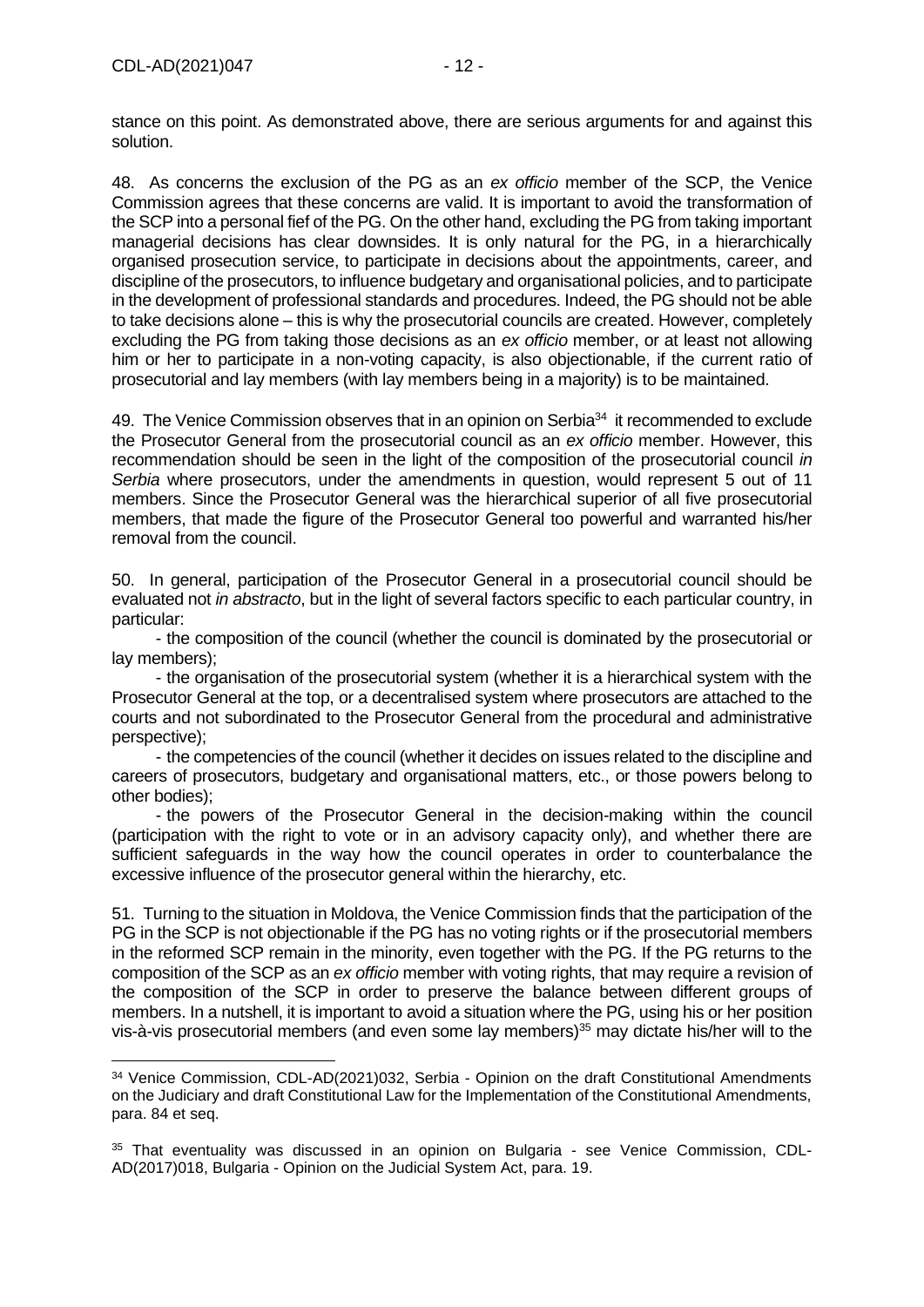SCP. Similarly, the executive or the President should not be in a position to dominate the SCP – it should remain a self-governing body not subordinated to any branches of the government. Thus, if the PG participates in the SCP without voting rights, the Minister of Justice may also participate there without the right to vote, in order to somehow balance the influence of the executive and the influence of the prosecutorial community within this body.

52. As regards the exclusion of the Chief Prosecutor of Gagauzia from the SCP as an *ex officio* member, the law might provide that one of the prosecutors elected by their peers should come from Gagauzia.

53. In conclusion, the Venice Commission recommends considering the return of the PG to the SCP as a member *ex officio*, while prosecutors elected by their peers should (continue to) represent a substantive part of the SCP. The return of the PG to the composition of the SCP may require a revision of its composition in order to preserve the balance amongst different groups of members, in order to exclude excessive influence of the PG within this body. One of the prosecutors elected by their peers could come from Gagauzia to compensate for the removal of the Gagauzian Chief Prosecutor as *ex officio* member.

#### <span id="page-12-0"></span>**D. New retirement age and its application to the sitting members**

54. The critics of the amendments argued that the new provision providing for a mandatory retirement of lay members of the SCP who reached the age of 65 was aimed at the replacement of a particular member who had been appointed by the former President.

55. The Venice Commission notes that, as such, providing for a retirement age for a public official is not contrary to any international standard or principle. As noted by the CCRM in the decision of 30 September 2021, the idea of an age limit is not incompatible with the constitutional right to work. Such matters can be regulated by the legislature to ensure that certain office holders have the mental and physical capacity to perform their duties.

56. That being said, an age limit should not be introduced with the effect to terminate mandates of specific individuals, elected under the previously existing rules. The Venice Commission criticised such measures in an opinion on Poland,<sup>36</sup> and repeats this in the context of the Republic of Moldova. The Venice Commission notes that Article 76 (1) (i-1) of the law introduced the possibility of terminating the mandate of a member upon reaching the age of 65, and it was immediately put in application in September 2021.

57. Furthermore, Article 69 (4) is not consistent with Article 76 (1) (i-1) which provides for the termination of mandate of any member (lay member, *ex officio* member, or prosecutorial member).

58. Additionally, from the law is not clear whether the members whose mandate was terminated or will be terminated in the near future due to the application of the new age limit would have the right to appeal this measure before a court. The Venice Commission recalls that the right to appeal against such measures before a judicial authority may be derived from Article 6 of the ECHR, according to the case-law of the European Court of Human Rights (the ECtHR).<sup>37</sup> The Ministry of Justice, in their comments, clarified that the individual members who are dismissed have access to the three levels of jurisdiction, on the basis of provisions of the Administrative Code. It is unclear, however, whether this remedy would be efficient when the mandate is terminated directly by virtue of the law.

<sup>36</sup> Venice Commission, CDL-AD(2017)031, Poland - Opinion on the draft Act amending the Act on the Supreme Court, proposed by the President of Poland, and on the Act on the organisation of ordinary courts.

<sup>37</sup> See, mutatis mutandis, ECtHR, *Baka v. Hungary*, no. 20261/12, 23 June 2016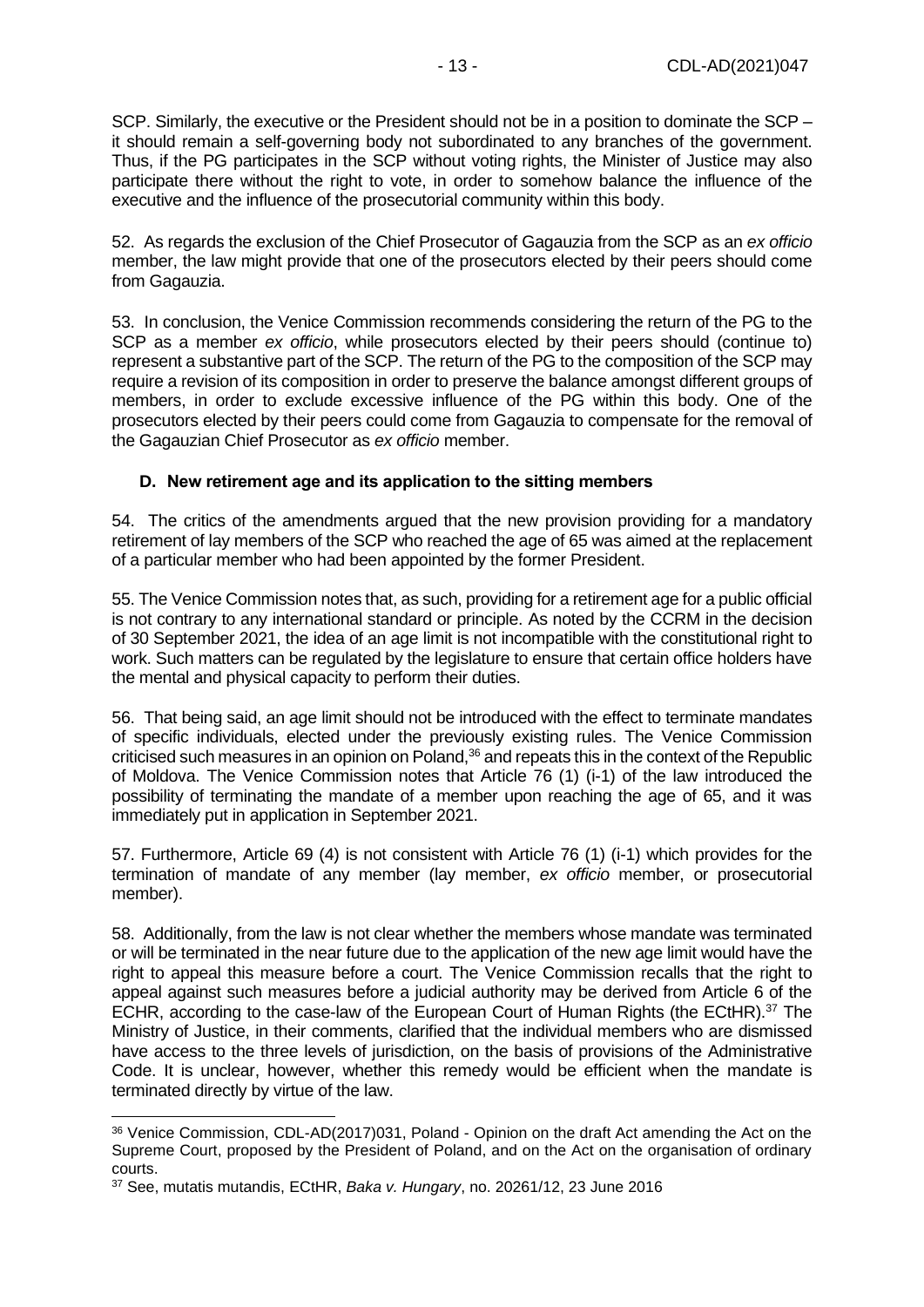59. The Ministry of Justice, in their written comments, noted that the rule providing for the retirement of the *prosecutorial members* upon reaching the age of 65 existed under the previous rules. The August 2021 amendments only extended this rule to lay members, thus restoring the equal treatment of all members of the SCP, irrespective of their "pedigree". Thus, those amendments were not *ad hominem* and did not target specific individuals.

60. The Venice Commission is ready to accept this argument. What is problematic, however, is that the lay members appointed under the old rules (which did not provide for any age-limit) were removed (or would be removed) prematurely, due to the application of the new rule. It is true that the security of tenure of members of the SCP is not guaranteed by the Constitution (which is silent on the duration of their mandate, age-limit, etc.). However, the appointment as a member of a constitutional body – which, according to the Constitution, is the main guarantor of the independence of the prosecutorial system, creates at least *some legitimate expectation* that the mandate will not be interrupted mid-term without a very good reason. The question is whether the declared goal of this amendment – putting all members of the Council on an equal footing as regards their retirement age – hampers the independence of this body and is a sufficiently strong reason for a premature termination of the mandate of some of its members. This is another argument in favour of entrenching the basic requirements to the members of the SCP and the conditions of early termination of the mandate in the Constitution.

#### <span id="page-13-0"></span>**E. Evaluation of the performance of the Prosecutor General**

61. The draft amendments have introduced a new mechanism of *ad hoc* evaluation of professional performance of the PG by the Evaluation Commission (EC). The proponents of the amendments argued that before this reform the law contained no provisions allowing to hold the PG liable for underperformance. As a result, it had been impossible to remove Mr Stoianoglo despite his particularly poor professional record and instances of gross misbehaviour.

62. Ms Motuzoc and Mr Stoianoglo argued that the new procedure of evaluation of the PG's performance was detrimental to the independence of the PG. The procedure of evaluation may be initiated at the request of the President of the Republic, with the SCP playing no role in it. The grounds for the evaluation are vaguely formulated, and the negative evaluation could automatically lead to the dismissal.

63. The Venice Commission observes that the mechanism of *ad hoc* evaluations of the performance of the PG by a specially created commission, introduced by the amendments, appears to be quite uncommon in Europe. During the online meetings the authorities mentioned that they had been inspired by the Romanian experience of removal of top prosecutors; the Commission however recalls that the Romanian reforms of the prosecution service and their practical implementation were quite controversial, and were criticised both by the European Court of Human Rights (the ECtHR) <sup>38</sup> and by the Venice Commission itself.<sup>39</sup> In any event, the mechanism of "performance evaluations", as provided by the amendments, is open to criticism for a number of reasons.

### **1. Grounds for the performance evaluation**

<span id="page-13-1"></span>64. The law does not establish any indicator of "good" or "bad" performance. Those indicators – hence the possible grounds for the removal of the PG – are defined not in the law itself but in a regulation to be adopted by the SCP (see new Article 31-1 (5)). The law defines neither the scope of the evaluation nor the areas of the activity of the PG to be evaluated. It is unclear whether the

<sup>38</sup> See ECtHR, *Kovesi v Romania*, no. 3594/19, May 2020.

<sup>39</sup> See Venice Commission, CDL-AD(2019)014, Romania – Opinion on Emergency Ordinances GEO No. 7 and GEO No. 12 amending the Laws of Justice, and the previous opinions on Romania cited therein.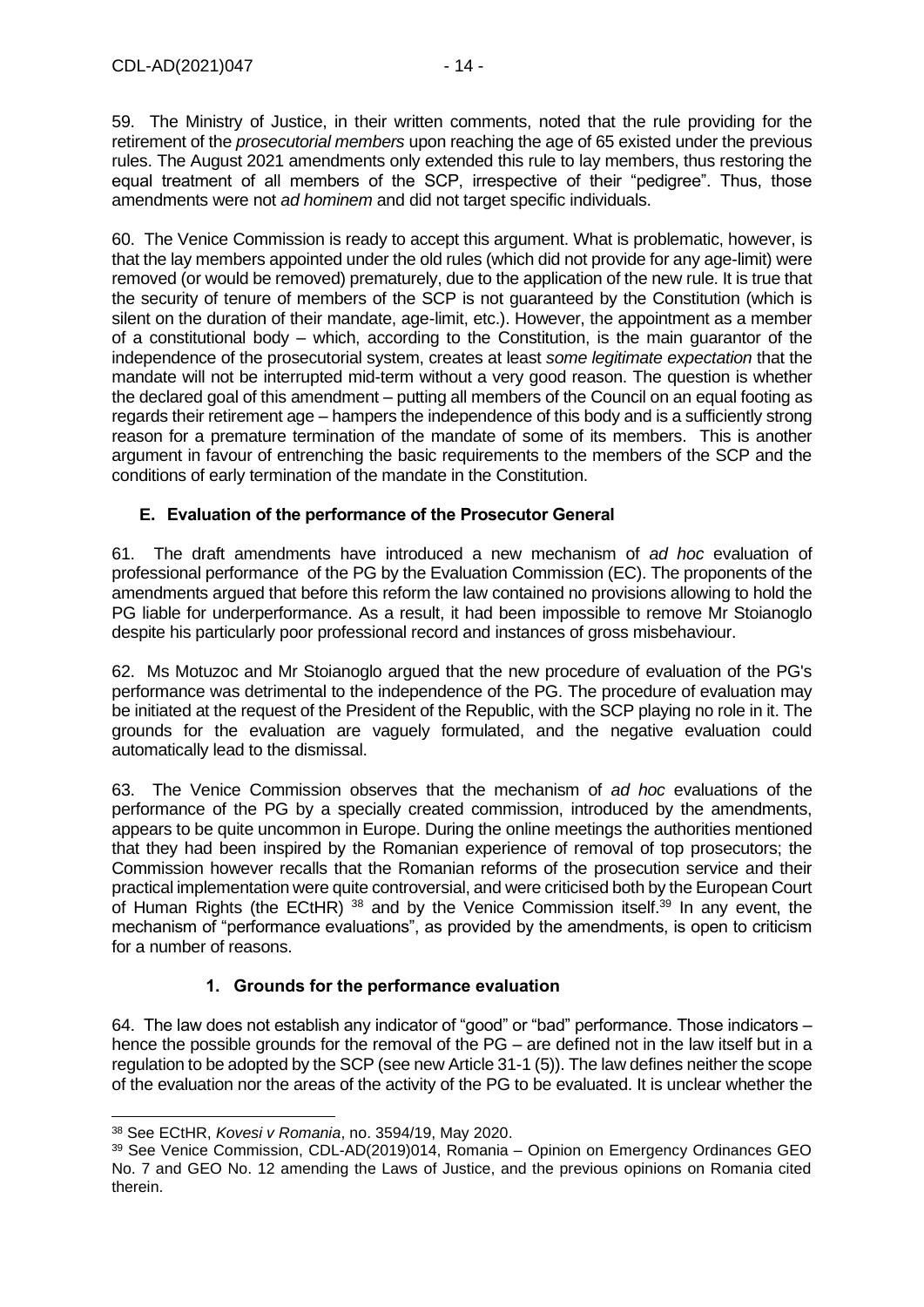EC will deal with the procedural activity of the PG (subject to provisions of the Criminal Procedure Code and other relevant laws) or rather with the managerial activity of the PG on running the prosecution service. The rapporteurs were informed that the SCP is in the process of developing the regulations on the performance evaluations of the PG. In the meantime, the President of the Republic has already requested the SCP – as provided by Article 31-1  $(2)$  – to evaluate the performance of Mr Stoianoglo.

65. The CCRM decided that such arrangement did not contravene the Constitution. According to the CCRM, the law contained certain essential requirements of the performance evaluations (see Article 30) and delegated to the SCP the task to adopt more detailed regulations. The constitutional requirement that certain matters are to be "prescribed by law" was to be interpreted in the light of the case-law of the ECtHR which construed the concept of "lawfulness" broadly. It was thus permissible for the legislator to delegate the task of regulating these matters to the SCP, within the boundaries set in the law.

66. The Venice Commission will not argue with the CCRM regarding the constitutionality of the legislative delegation in this context, since the CCRM is better placed to interpret the national Constitution. However, from the rule of law perspective, entrusting the SCP with a virtually unlimited power<sup>40</sup> to define the material conditions in which the PG can be dismissed is a highly contestable approach. Such rules need to have the highest possible level of legitimacy. In the previous paragraphs the Venice Commission has already argued that the lack of constitutional entrenchment may be prejudicial to the stability of the prosecution system, and certain matters should be regulated not by an ordinary law but by an organic law adopted by a qualified majority or even in the Constitution itself. This approach applies *a fortiori* to the essence of the evaluation process. It may be necessary to keep certain rules flexible, and it is perfectly acceptable if the SCP *develops* substantive and procedural rules contained in the law. However, to give the SCP a *carte blanche* in *devising* such rules seems to be excessive.

67. The second point of criticism is related to the first one: it is difficult to understand how the performance evaluation under the amendments is different from the disciplinary liability. Both procedures (the performance evaluation procedure and the disciplinary procedure) can lead to the dismissal of the PG, although on seemingly different grounds. However, the law itself does not describe those grounds, or uses very vague formulas (such as the appreciation of the work progress and the determination as to whether the PG corresponds to the position he or she holds). Everything else is left to the regulations to be adopted by the SCP. Again, in its judgment of 30 September, the CCRM did not find any constitutional issue in respect of these amendments. For the CCRM, Article 23 of the Constitution, which contains an implicit requirement of the quality of the law which defines rights and obligations, may not be invoked *in abstracto*. As the contested provisions had not yet been applied, the CCRM declined to examine them. However, for the Venice Commission the question remains: the law does not explain what sort of underperformance may lead to the dismissal of the PG, and for the Venice Commission it is very difficult to comment on those provisions without seeing them. These provisions are at odds with the approach of the Venice Commission which noted, in a report on the European standards as regards the independence of the judicial system, that the law should clearly define the conditions of the prosecutor's pre-term dismissal.<sup>41</sup> In addition, there is a more general requirement of legal certainty in terms of foreseeability of the impact of the law.<sup>42</sup>

68. The third, and maybe most important point of criticism relates to the application of this new procedure to the suspended PG, Mr Stoianoglo. Not only has the procedure already started

<sup>40</sup> Article 30 (2) of the law, referred to by the CCRM, contains only very general description of how those evaluation criteria should look like.

<sup>41</sup> Venice Commission, CDL-AD (2010)040, (Part II: prosecution service).

<sup>42</sup> Venice Commission, CDL-AD(2016)007, Rule of Law Checklist, para. 58.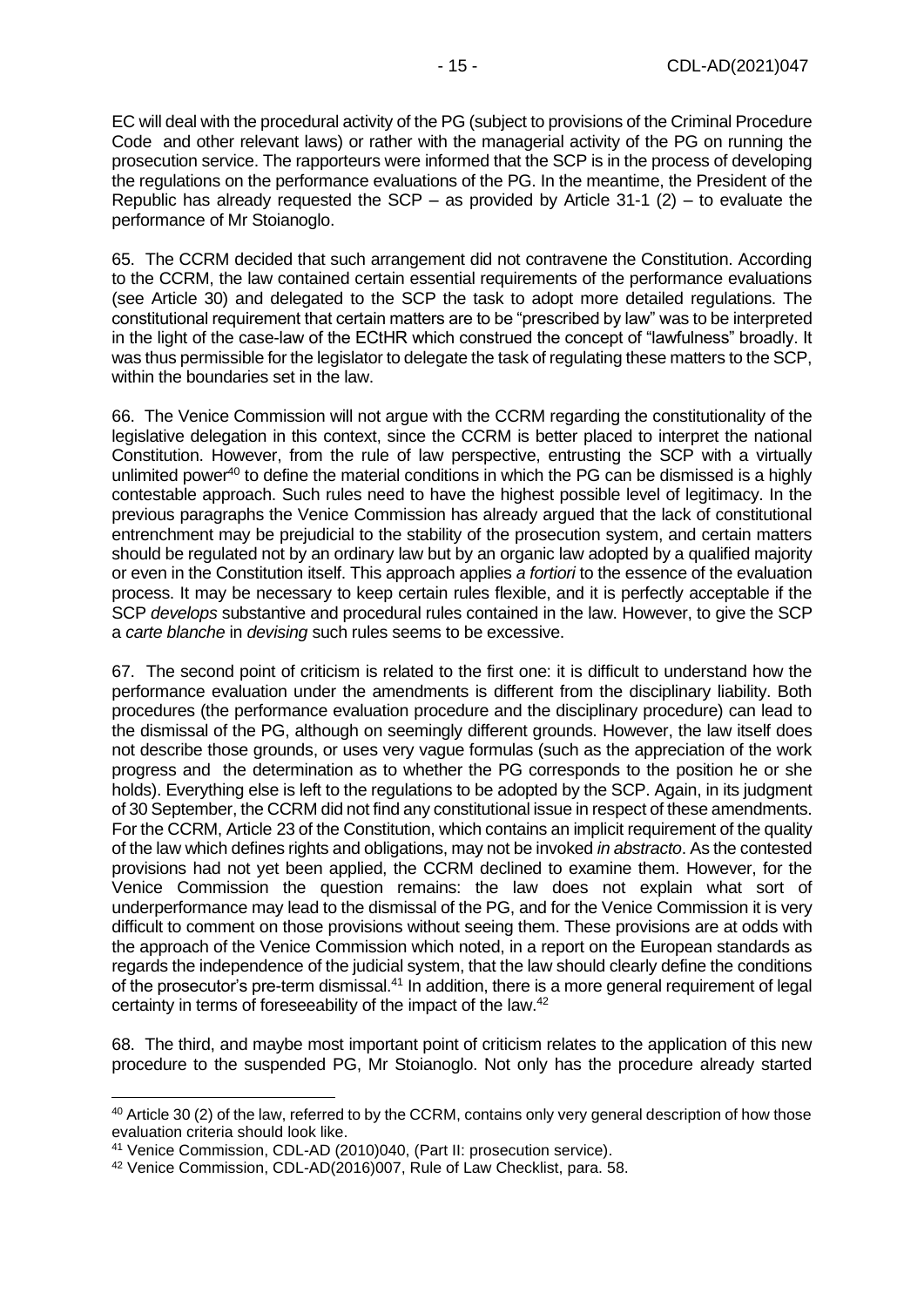without the evaluation indicators having been approved by the SCP, but, in all evidence, the proposal aims at applying those indicators *retroactively*. In an opinion on Turkey the Venice Commission observed that "disciplinary liability, or *any other similar measure* [italics added] should be *foreseeable*; a public servant should *understand* that he/she is doing something incompatible with his/her status, in order to be disciplined for it".<sup>43</sup> In principle, newly established performance indicators can only be applied to the future underperformance.

69. That being said, disciplinary liability should be distinguished from a more general assessment of integrity or professional competency of an officeholder, which can sometimes be demonstrated with the reference to the past behavior.

70. In sum, any evaluation of the past performance of Mr. Stoianoglo should not be conducted on the basis of the newly established indicators, and may only be based on such criteria of integrity and professionalism which could be uncontestably derived from the pre-existing rules or from the very nature of the mandate of the PG. It is impermissible to remove the PG for flaws in his/her performance or for a particular misbehavior if he/she could not *reasonably foresee,* at the relevant time, that he/she might be removed on account of such flaws or misbehaviour.<sup>44</sup>

#### **2. Procedure for the performance evaluation and the composition of the Evaluation Commission**

<span id="page-15-0"></span>71. During the virtual meetings, two main issues were raised in respect of the procedure of the performance evaluation of the PG. The first concerned the composition of the EC and its relation to the SCP. The second question concerned the frequency of such evaluations. The parliamentary majority and the MoJ insisted that the SCP retained all its autonomy and independence with the proposed changes, despite the creation of bodies which were "to assist" the SCP in performing its functions.

72. On the first issue the Venice Commission observes that, according to article 31-1 (3) and (4) of the new law, members of the EC cannot be prosecutors in office nor persons subordinated to the PG. Members appointed by the President of the Republic and the MoJ cannot be public servants at all. It is thus very likely that all five members of the EC would have no prosecutorial background. It is unclear whether, in the current situation, Mr Stoianoglo – whose mandate has been suspended – would be entitled to appoint a member in this commission, or this power would pass to the interim PG.

73. Moreover, under Article 31-1 (3) the EC can function with only three members being appointed. That means that the process of evaluation may be entirely in the hands of the members appointed by the executive, who, in addition, would have no prosecutorial experience.<sup>45</sup>

74. In an opinion on Montenegro, the Venice Commission recommended that a performance evaluation commission should be quite independent from the Council and may include *some* lay members. The input of the outsiders may be useful since it would help to guarantee impartiality

<sup>43</sup> Venice Commission, CDL-AD(2016)037, Turkey - Opinion on Emergency Decree Laws nos. 667-676 adopted following the failed coup of 15 July 2016, para. 119.

<sup>44</sup> As stressed by the Venice Commission, the law must, where possible, be proclaimed in advance of implementation and be foreseeable as to its effects: it must also be formulated with sufficient precision and clarity to enable legal subjects to regulate their conduct in conformity with it – see Venice Commission, CDL-AD(2016)007.

<sup>&</sup>lt;sup>45</sup> The qualifications of the members of the evaluation commission should be in the field of law and public management, but no previous experience about prosecutorial work is required (Article 31-1(4)).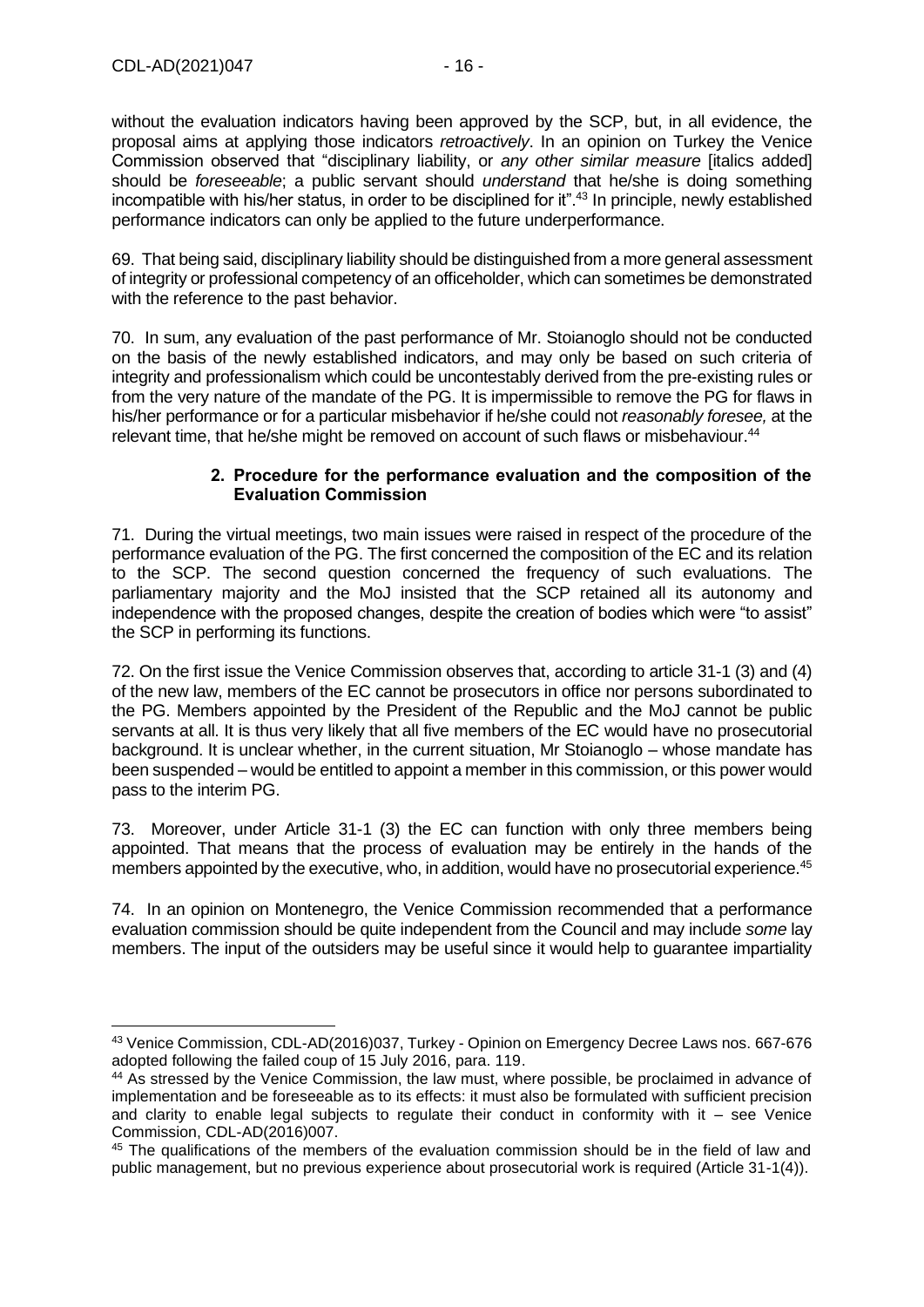and independence of this body.<sup>46</sup> Thus, participation of the non-prosecutorial members in the work of the EC is perfectly acceptable. Similarly, the fact that the procedure of performance evaluation may be initiated by an external actor, not belonging to the prosecution system, is not, as such, objectionable. What is worrisome, however, is that in theory the EC may start functioning and take decisions without *any* member belonging to the prosecution system.

75. The CCRM found that that this procedure was not contrary to the Constitution. The Constitution did not extend all the guarantees of judicial independence to the prosecutors. Although the SCP, under the Constitution, was the main body responsible for the governance of the prosecution system, the Constitution did not exclude creation of subordinate bodies helping the SCP to perform its tasks, provided that those bodies did not usurp the substantial decisionmaking power of the SCP.<sup>47</sup> The function of the EC was to *propose* evaluation reports to the SCP, the latter retaining the ultimate power to take the decision. Such advisory function of the EC, in the context of the performance evaluation (as well as the advisory function of the Disciplinary Commission in the context of the disciplinary proceedings – on this see more below), was not contrary to the Constitution.

76. The Venice Commission generally concurs with this analysis. It recalls that in an *amicus curiae* brief for the CCRM it examined the question of the legitimacy of bodies subordinated to the SCP and assisting it in its tasks. The Venice Commission stressed that the creation of such bodies is permissible to the extent that they do not usurp the constitutionally defined role of the SCP. Thus, the composition of the EC is not that important if the EC remains an advisory body, and if the SCP is not bound by the findings of the EC but may come to a different conclusion.

77. That being said, in practice even an advisory body may have a decisive influence in the decision-making process, for example, when it has a better fact-finding capacity or a better expertise in the matter. In this case the role of the SCP may be reduced to a role of an appellate body, and that may be at odds with its constitutional role.<sup>48</sup> This risk is quite real, given the language of Article 31-1 (8) which provides that the SCP may not accept the proposed grading evaluation by the EC and/or return the report for a new evaluation in case of breach of procedure when that breach had a decisive effect on the results of the evaluation. It is difficult to see how the SCP may attribute a different grade to the PG if it does not do the evaluation itself.

78. Therefore, even if the final word belongs to the SCP, the question of composition of the EC is not irrelevant. The Venice Commission thus recommends providing in the law that the EC cannot function without at least some prosecutorial members being present, so that the composition of the EC mirrors, at least roughly, the composition of the SCP. Alternatively, the law might explicitly provide that the SCP is not bound by the findings of the EC and may entertain a fresh evaluation.

79. The power of the President of the Republic or of three members of the SCP to trigger the *ad hoc* performance evaluation also gives rise to concern. Most importantly, the President has a lot of influence in the whole process of evaluation: he or she may initiate the evaluation, delegate to the EC one of its members, and, finally, the President appoints one of the members of the SCP (even though this member, following the appointment, should act independently). That being said, there may be re some factors counter-balancing the possible excessive influence of the

<sup>46</sup> Venice Commission, CDL-AD(2014)042, Interim Opinion on the Draft Law on the State Prosecution Office of Montenegro, §§83-84.

<sup>&</sup>lt;sup>47</sup> This part of the decision of the CCRM contains lengthy quotations from the Venice Commission's opinions on this matter.

 $48$  Venice Commission, CDL-AD(2015)042, Opinion on the Laws on the Disciplinary Liability and Evaluation of Judges of "The Former Yugoslav Republic of Macedonia", para. 84.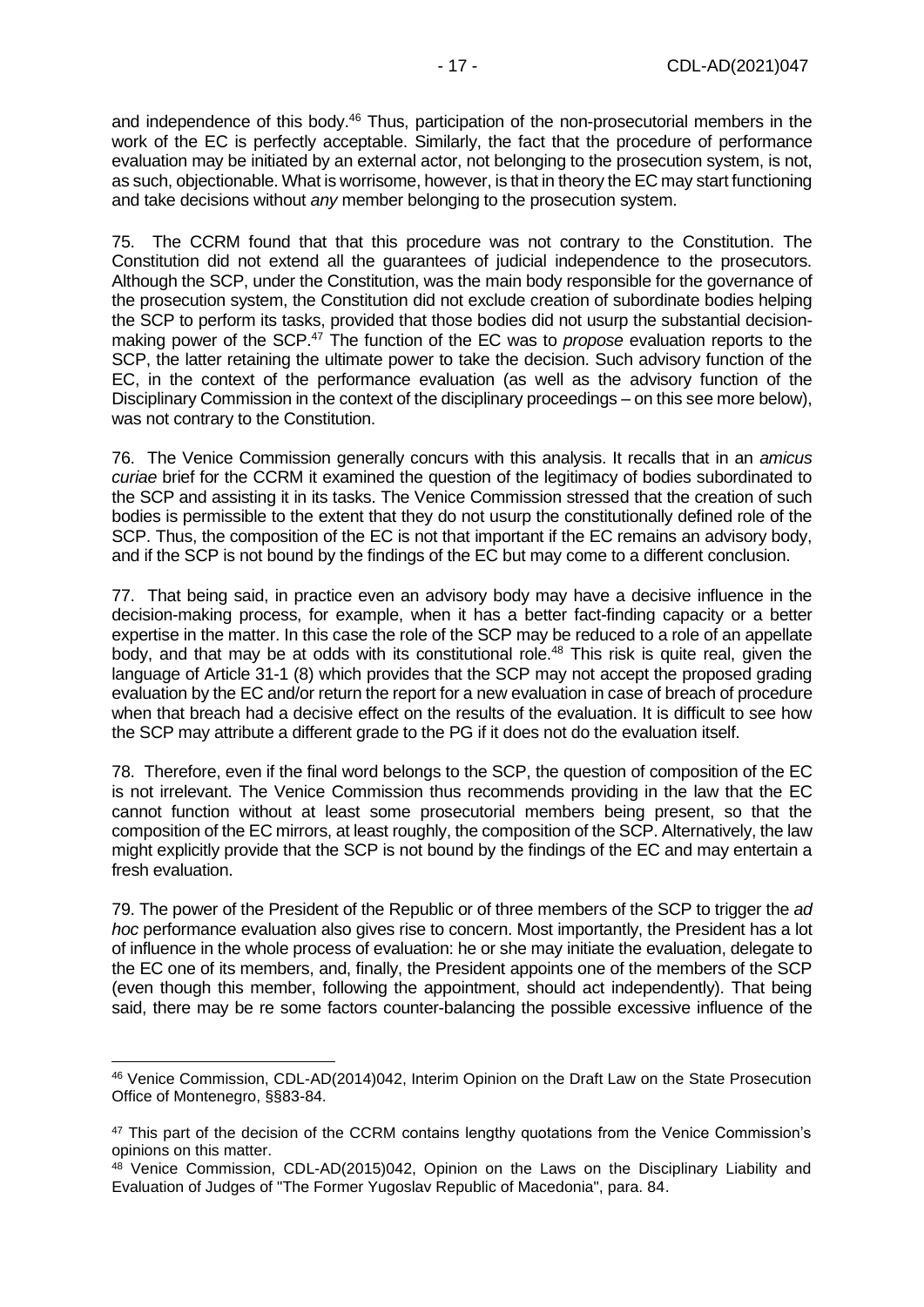President: for example, if the final decision is really taken by the SCP in full independence, and if the decision of the SCP could be appealed against before an administrative court.

80. Moreover, the Venice Commission notes that the law does not contain any threshold requirement for opening a performance evaluation, which means that the President or three members of the EC may trigger the procedure even for very trivial reasons. The law does not provide for the possibility for the EC or the SCP to dismiss such requests as inadmissible, without engaging the full procedure of performance evaluation.

81. The Venice Commission is also concerned by the frequency of the performance evaluations. One evaluation procedure may be initiated every year. That means that the PG may be subjected to seven performance evaluations throughout his or her mandate, whereas ordinary prosecutors are evaluated every four years.<sup>49</sup> In the absence of specific indicators of performance evaluations (see above), it is difficult to say how demanding and burdensome this procedure might be for the PG's office. The risk is that undergoing such evaluations may distract the PG from fulfilling his or her mandate.

82. Furthermore, Article 31-1 (6) entitles the EC to seek and obtain from any person – including the PG him/herself or any subordinated prosecutor – any "data and information" which may be useful to assess the Prosecutor's performance. This clause may be used to obtain information on specific cases which the prosecution cannot disclose. In the past the PG had been repeatedly requested to provide specific information on pending cases, with reference to his membership in the Security Council (a body advising the President of the Republic on security matters). The Venice Commission finds it necessary to specify in the law that the PG may refuse to provide information on specific cases if its disclosure may jeopardize the success of an ongoing investigation or any other similar vital interest of justice (like the protection of witnesses, for example).

83. That being said, the Venice Commission admits that there may be a need for some regular external evaluation of the PG's work. As demonstrated above, the new mechanism of *ad hoc* performance evaluations has many flaws, so the legislator might consider alternatives. For example, it should be possible to reinforce the mechanism of annual reports of the PG to the Parliament, provided by Article 11 (3) of the law, by describing the requirements to the content of such reports, the procedure of their discussion in the Parliament, and the legal consequences of the disapproval of such reports by the Parliament.

84. The Ministry of Justice, in their written comments, indicated that the legal effect of such hearings before the Parliament would be limited, since the decision on the career of the PG is in the hands of the SCP, under the Constitution. Indeed, only the SCP may propose the removal of the PG "for objective reasons" and "based on a transparent procedure" (see Article 125 (2) of the Constitution). The Venice Commission admits that the term "objective reasons" may be construed broadly. It is not excluded that, in addition to the dismissal of the PG for a crime or a disciplinary offence, the mandate of the PG may be terminated in cases of evidently poor performance – similarly to the mandate of the lower prosecutors. However, the mechanism of performance of evaluation proposed by the amendments has too many flaws to satisfy the constitutional precept of "objective" evaluation based on the "transparent procedure". This mechanism should be reviewed: most importantly, the law should provide for more specific indicators of underperformance, the EC should include prosecutorial members, and the report of the EC should be clearly of an advisory nature.

<sup>49</sup> See Article 29 (2) of the law.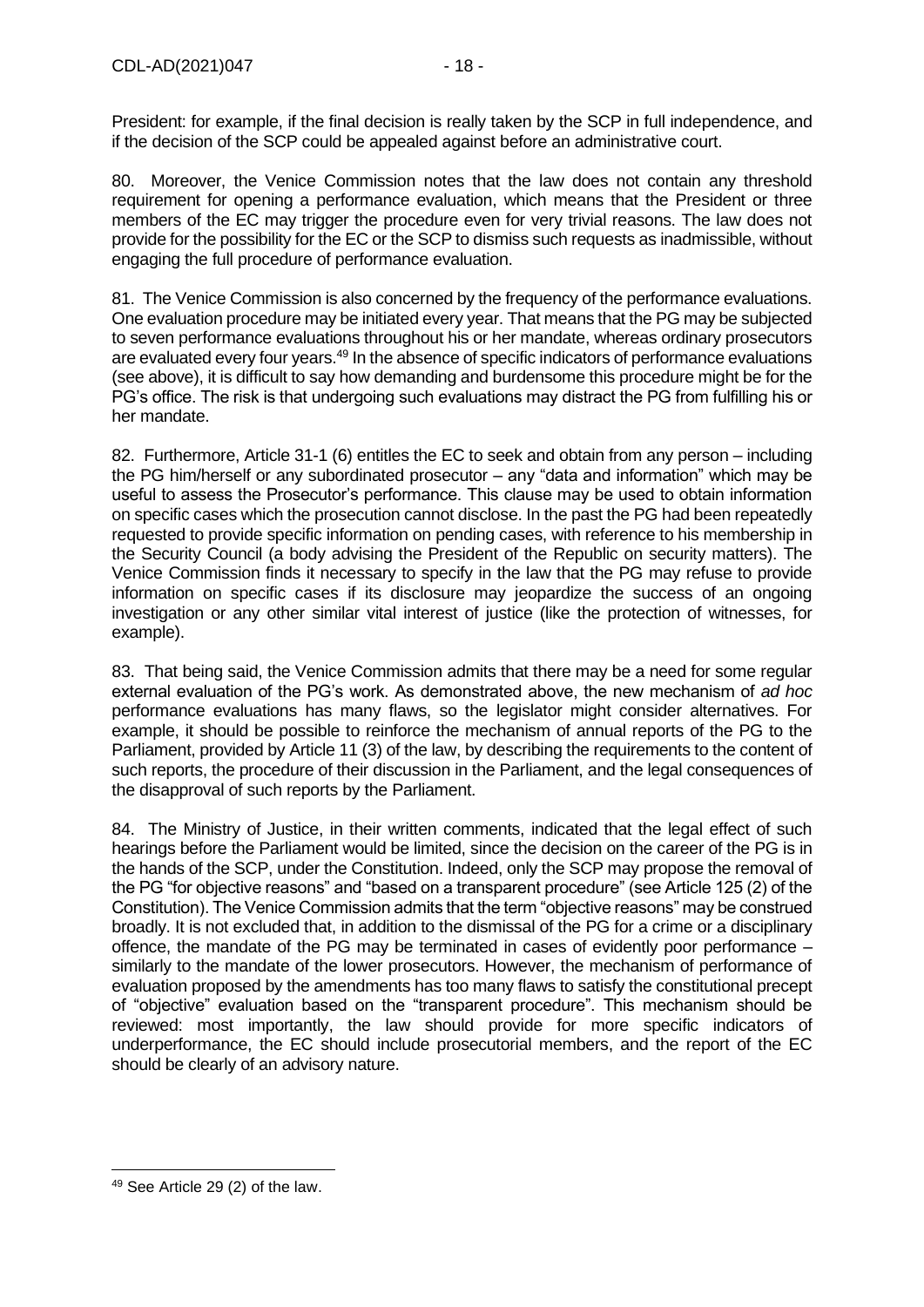#### <span id="page-18-0"></span>**F. Disciplinary liability of the Prosecutor General**

85. Article 52-1 of the law introduced by the amendments provides for a special procedure of removal of the PG through disciplinary proceedings, by a specially created Disciplinary Commission (DC), which is composed similarly to the EC. Unlike the performance indicators (which are to be defined by the SCP), the grounds for a disciplinary sanction are defined in the law (Article 38).

86. The procedure of opening of a disciplinary procedure and preliminary examination of a disciplinary case against the PG is identical to the performance evaluation procedure. Therefore, the recommendations formulated above – in particular, concerning the necessity to have prosecutorial members in the DC, qualifications of the members of the DC, the power of the President of the Republic to trigger the disciplinary proceedings, as well as the independence of the SCP in taking a decision on the merits – are valid in this context as well.

#### <span id="page-18-1"></span>**G. Suspension of the Prosecutor General and the appointment of a Prosecutor General ad interim**

#### **1. Automatic suspension of the Prosecutor General**

<span id="page-18-2"></span>87. New Article 55-1 provides for the suspension<sup>50</sup> of the PG if a criminal case is opened against him or her. This suspension is automatic, by operation of the law.

88. This provision has been examined by the CCRM, which found that the suspension of the PG and his/her Deputies did not amount to a breach of the presumption of innocence. According to the CCRM, suspending a PG who is a hierarchical superior of all prosecutors and investigators ensures an independent investigation of cases in which the PG may be implicated. In support of this conclusion the CCRM referred to the ECtHR judgment in the case of *Kolevi v. Bulgaria*. In that case the ECtHR found that Article 2 of the European Convention required that an investigation into an alleged murder implicating the then Prosecutor General of Bulgaria should not be conducted by the investigators hierarchically subordinated to the very same Prosecutor General. As to the suspension of the Deputies of the PG, according to the CCRM, they are appointed to their positions because of the personal trust of the PG in them, so their suspension would serve the same legitimate purpose.

89. The Venice Commission agrees that, in principle the suspension of the PG in a case where there is a pending criminal case against him or her is not incompatible with the presumption of innocence, for the reasons explained by the CCRM and also because maintaining the PG in office despite serious allegations against him/her could undermine public trust in the prosecution service. However, procedural safeguards should be in place to ensure that the suspension mechanism is not used arbitrarily. The Venice Commission reiterates its earlier remark that the opening of the criminal proceedings and their conduct should be accompanied by adequate procedural safeguards, and that the presumption of innocence of the defendant must be respected by every official body or officeholder commenting on the criminal case.

90. In an opinion on Bulgaria<sup>51</sup> the Venice Commission warned against an automatic suspension of judges: it recommended that the Judicial Chamber of the Superior Council of Magistrature "has to review the substance of the accusations and decide whether the evidence against the judge is persuasive enough […] and whether it calls for a suspension." Otherwise, the prosecutors

<sup>50</sup> Both English translations of the title of this Article (the one provided by the requesting authorities and the other provided by the Ministry) mention "dismissal", but, as explained to the rapporteurs, this is a translation error: the title, as well as the article itself, speak of the "suspension" and not a definitive dismissal.

<sup>51</sup> Venice Commission, CDL-AD(2017)018, Bulgaria - Opinion on the Judicial System Act.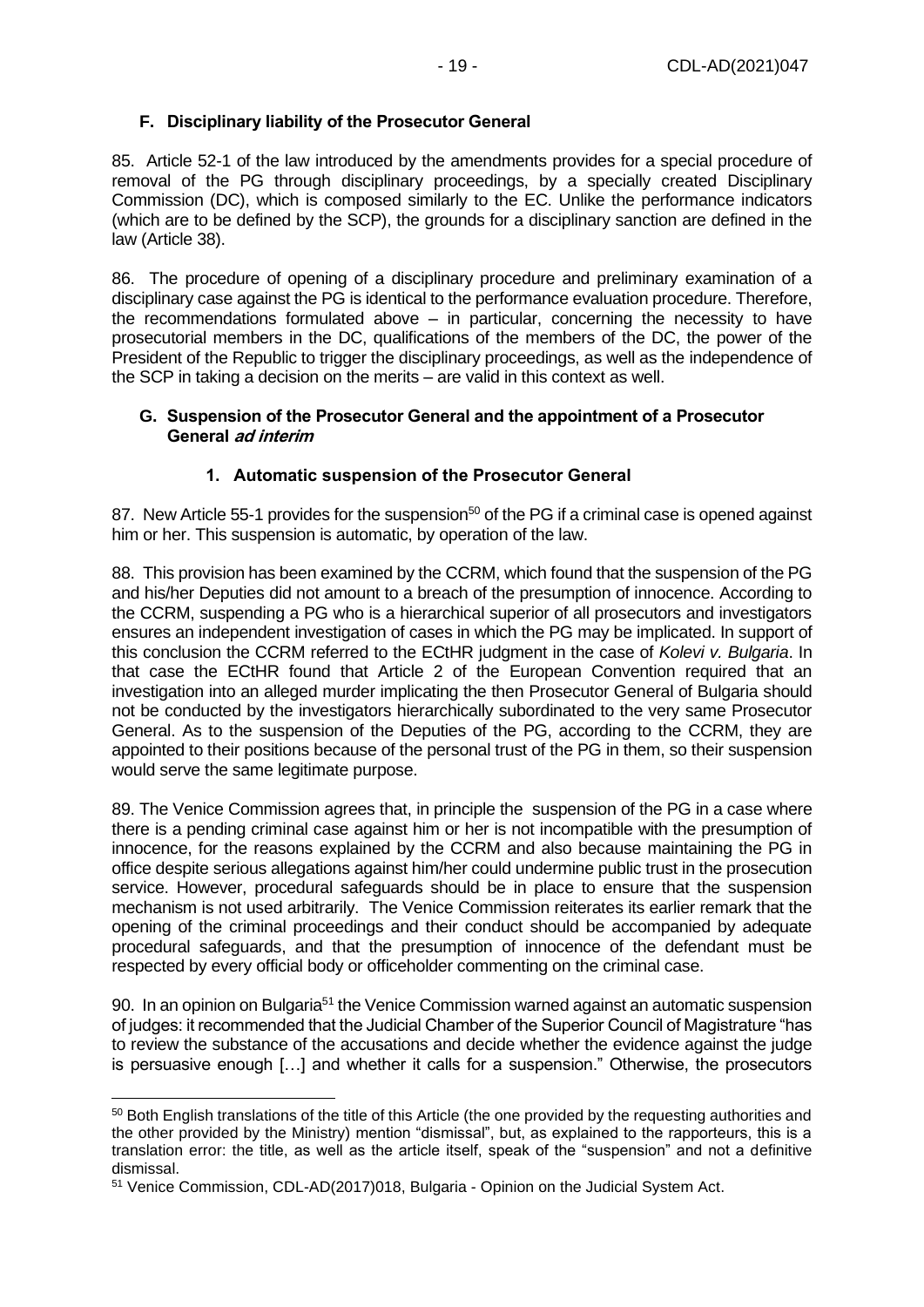would have "the power to initiate the suspension of judges for a potentially long period of time on the basis of (relatively) scant evidence", which may endanger the judicial independence.

91. As explained to the rapporteurs, new Article 55-1 should be read together with Article 34 (5) which provides that the opening of a criminal case against the PG should be authorised by the SCP which in this case should also appoint a special prosecutor to deal with this case. Thus, the PG cannot be prosecuted – and hence cannot be suspended – without the involvement of the SCP. This should be seen, in the view of the authorities, as a sufficient safeguard of the PG's independence.

92. However, as transpires from the opinion on Bulgaria, not every criminal investigation calls for the automatic suspension of the PG. It would be more appropriate to let the SCP decide, on the *ad hoc* basis and in the light of the seriousness of the accusations against the PG, if the suspension is needed. Automatic suspension may be reserved for the cases when the PG is suspected of a crime of a certain gravity, but even in those case the SCP should be involved to assess whether the preliminary evidence against the PG is reasonably sufficient to start a case. Indeed, the quality and the nature of the preliminary evidence gathered for the purposes of opening a case is not supposed to be sufficient to secure conviction. However, the SCP should itself verify that even such *prima facie* evidence is not clearly fabricated or irrelevant.

93. The Ministry of Justice, in their written comments, pointed out that it would be damaging for the prestige of the prosecution service and for the independence of the investigation to maintain a PG in office while there is a pending criminal investigation against him or her. This is a valid argument: the Venice Commission is not against the suspension of the PG at the moment of the opening of the criminal case, provided that the SCP is duly involved and may guarantee that the accusations against the PG are not frivolous, politically motivated, or too weak, and that the temporary suspension of the PG is necessary to protect the prestige of the prosecution service and the independence of any future investigation. No automatic suspension of the PG is admissible, and a meaningful involvement of the SCP is required to decide on the suspension.

#### **2. Early termination of mandates of the Deputies**

<span id="page-19-0"></span>94. As follows from the new wording of Article 18, in case of suspension of the PG pending a criminal investigation or his/her dismissal, the mandates of all the PG Deputies are also terminated. As explained to the rapporteurs, since the Deputies are appointed by the PG (with the consent of the SCP), they would remain loyal to him even after his/her dismissal or suspension, and could therefore interfere with any criminal investigation or other procedures targeting the PG.

95. Even if this risk is real, it does not necessarily warrant the simultaneous removal of all Deputies. Such dramatic measure may impact the effective functioning of the prosecutorial system which in this situation would remain virtually "beheaded". The collective dismissal of the Deputies, which is not related to their performance or to any fault that they may have committed, sends a wrong message to the prosecution service, namely that the position of a Deputy is totally dependent on personal loyalty to the PG. Such mass dismissal may also have a chilling effect on the prosecutors.

96. If need be, the law might provide that the Deputies who were appointed by the suspended or dismissed PG cannot intervene in any case which may potentially target the PG, or in any case which is dealt with by the prosecutor appointed by the SCP to investigate allegations against the PG. And, indeed, the appointment of the new PG, if this position becomes vacant, should not be delayed. If those conditions are met, the Deputies may remain in place until the appointment of the new PG. In any event, the *suspension* of the PG may only justify the *suspension* of his or her Deputies, and not their definite *dismissal*, as currently provided by the law.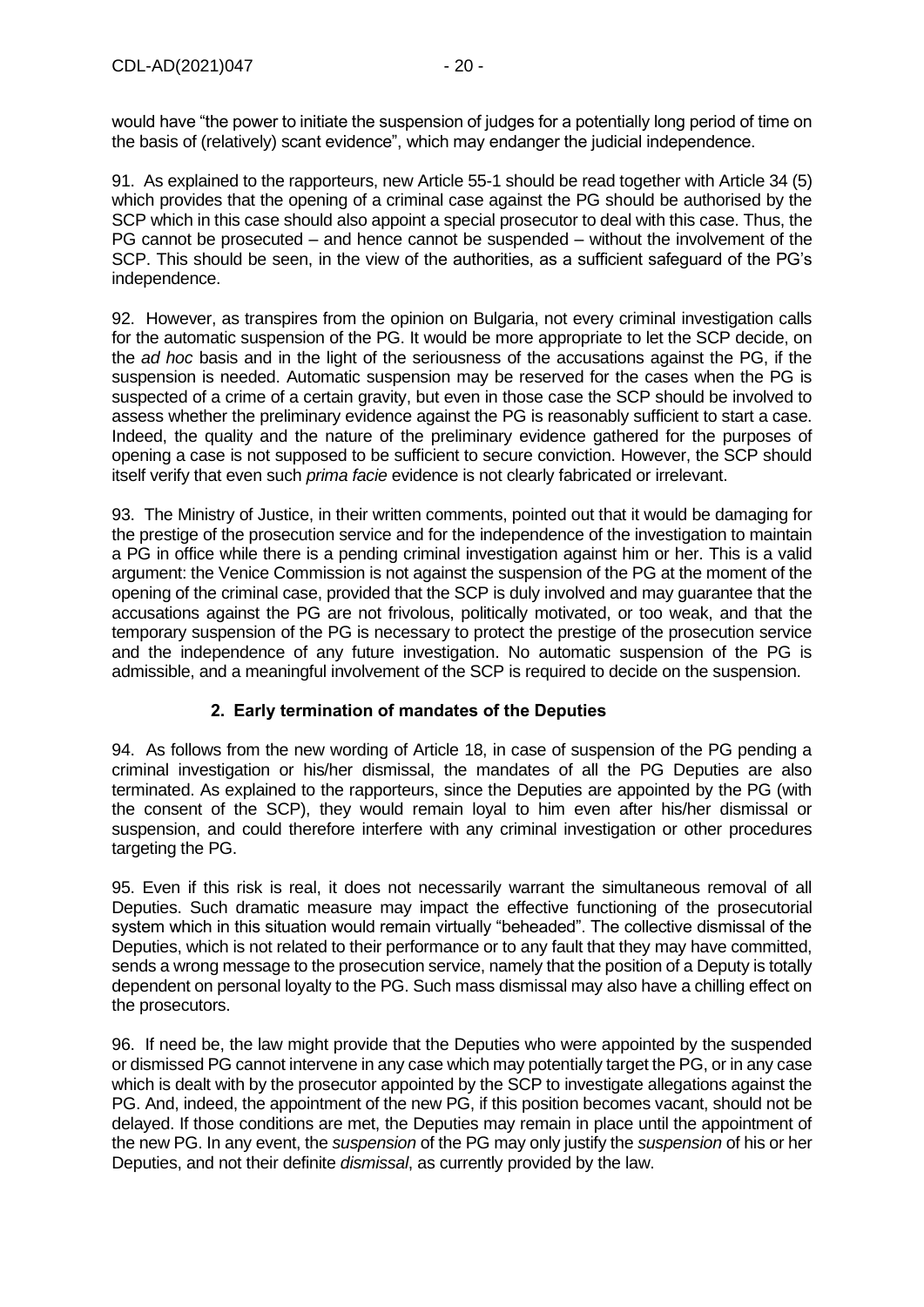#### **3. Who can be appointed as an interim Prosecutor General?**

<span id="page-20-0"></span>97. Under the amendments, any prosecutor in office can be appointed as an interim PG. The Venice Commission recalls that there is a strong case for selecting an interim PG from the ranks of existing *top* prosecutors.<sup>52</sup> That being said, the appointment of an appropriately qualified outsider is not excluded either, since it might be seen as signalling a fresh start and reducing the risk of corporatism.<sup>53</sup> According to Article 17 (1) (a), the candidate to the position of the PG has to have 10 years of professional experience in the legal field, out of which 5 years in the position of prosecutor. The law is unclear as to whether the interim PG should correspond to all the conditions laid down in this article for the PG. Normally, the PG and the interim PG should satisfy broadly the same qualification requirements.

#### **4. Procedure of appointment of an interim Prosecutor General**

<span id="page-20-1"></span>98. An interim PG is appointed when the position of the PG becomes vacant, or where the PG is suspended. Under the amendments, an interim PG is appointed by the same bodies that are involved in the process of appointment of a permanent PG - the SCP and the President of the Republic, but the procedure is somewhat simplified (it does not involve public competition and the interview). This is compatible with the urgency of the situation.

99. The mandate of an interim PG is limited to 12 months and can be extended. In an opinion on Montenegro, the Venice Commission warned against *ad interim* Prosecutor General who could hold this position *ad infinitum*. <sup>54</sup> Since in Moldova the procedure of appointment of an interim PG is not significantly different from the procedure of appointment of a permanent one (for example, there is no requirement to obtain a qualified majority in Parliament), the duration of such interim appointment should be limited to the time needed to elect the new PG (when the position of the previous PG became vacant). The mandate of an interim PG appointed to replace a suspended PG may be longer but should be terminated if the case against the PG is dropped or he/she is acquitted.

100. The law should also specify whether the same person can be reappointed again as an interim PG (or even as a permanent one), and what sort of procedure needs to be followed in case of re-appointment. The possibility of re-appointment affects the independence of the officeholder: <sup>55</sup> previously the Venice Commission recommended that the Prosecutor General should not be eligible for re-appointment but enjoys a sufficiently long tenure.<sup>56</sup> A scenario in which the prosecution system is governed by an interim PG, for a prolonged period of time, and where this interim PG has to seek and obtain re-appointments at regular intervals is very dangerous for the independence of the prosecutors. It would be more appropriate for one of the Deputies, selected by the SCP, to temporarily perform the duties of the PG (with the exclusions highlighted above), for the period of time necessary to complete a criminal investigation against the suspended PG or to fill the vacancy.

<sup>52</sup> Venice Commission, CDL-AD(2021)030, Montenegro - Urgent Opinion on the revised draft amendments to the Law on the State Prosecution Service; see, in particular, Conclusions of the opinion. <sup>53</sup> Ibid.

<sup>54</sup> Venice Commission, CDL-AD(2021)030, Montenegro - Urgent Opinion on the revised draft amendments to the Law on the State Prosecution Service, para. 52.

<sup>55</sup> Venice Commission, CDL-AD(2013)025, Joint Opinion on the Draft Law on the Public Prosecutor's Office of Ukraine, para. 49.

<sup>56</sup> Venice Commission, CDL-AD(2013)025, Joint Opinion on the Draft Law on the Public Prosecutor's Office of Ukraine, para. 117.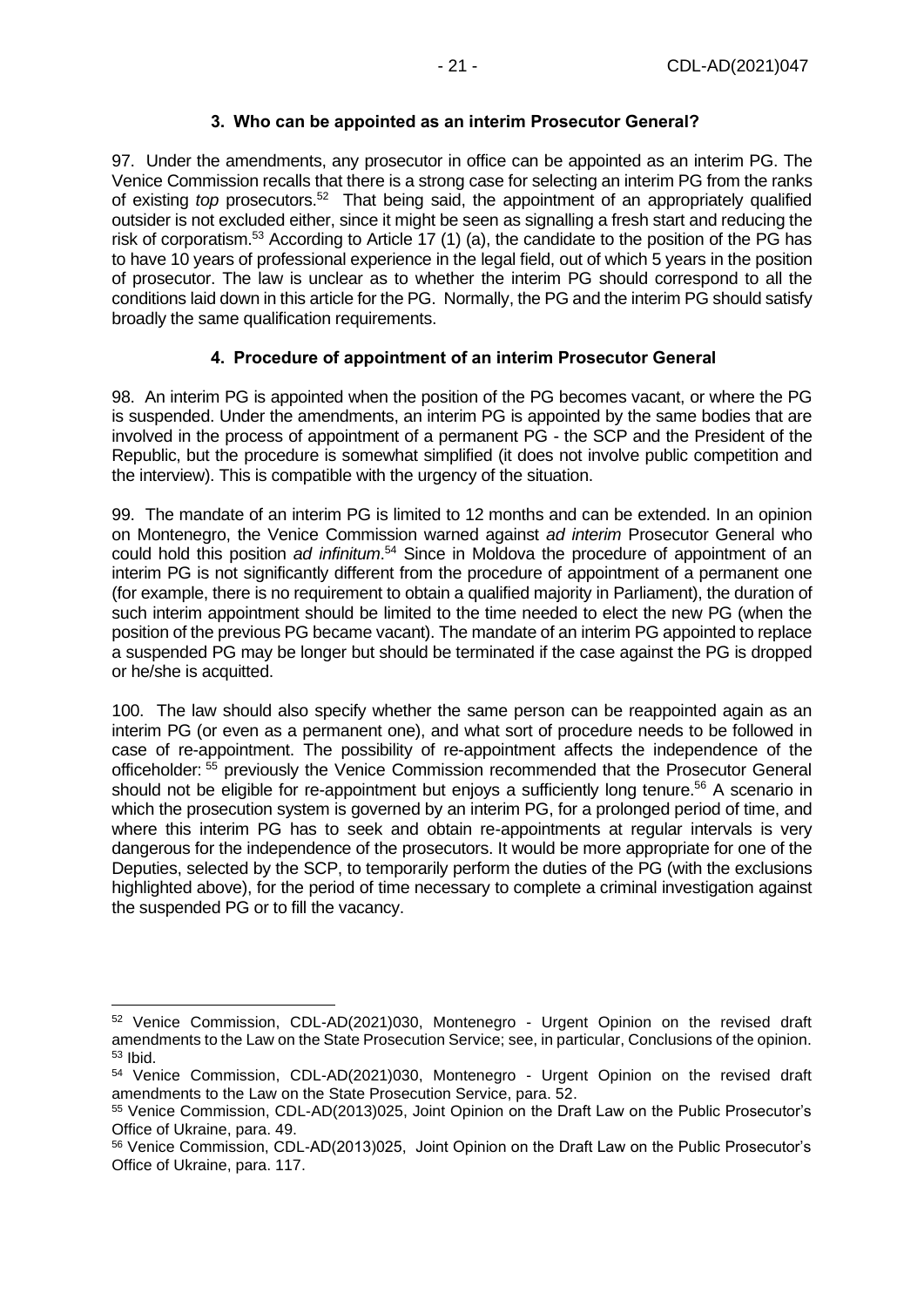#### <span id="page-21-0"></span>**IV. Conclusion**

101. On 23 September 2021, Ms Motuzoc, the President of the Superior Council of Prosecutors of the Republic of Moldova, together with Mr Stoianoglo, the Prosecutor General, requested an opinion of the Venice Commission on the amendments of 24 August 2021 to law on the Public Prosecution Service. Those amendments were adopted in a situation of acute political conflict between the parliamentary majority and the Prosecutor General, who was criticised for incompetence and lack of integrity. Mr Stoianoglo vigorously denied those allegations.

102. The amendments were introduced and adopted during the holiday period. Their introduction was not preceded by a public discussion, and the participation of the civil society, stakeholders, and experts in the discussions in the Parliament was reportedly quite limited. While the Constitutional Court of Republic of Moldova found that the fundamental rules of the law-making had been respected, in the opinion of the Venice Commission a more thorough and transparent process would certainly have been preferable, given the importance of the reform for the proper functioning of the prosecution service, which is defined in the Constitution as an autonomous public institution within the judicial authority.

103. The Venice Commission notes that in the past years the composition of Superior Council of Prosecutors (the SCP) was changed twice. Such frequent changes may give the impression that each respective parliamentary majority tried to change the balance of power in the SCP in its favour. Legislative changes should not be *ad hominem*, i.e. should not aim at the replacement of specific office-holders under the pretext of an institutional reform. To reduce the risk of such arbitrary changes, it would be useful to regulate the composition of the SCP in the Constitution, so as to require a qualified majority of votes for such important changes in the rules on the SCP. But this would require a constitutional amendment, and this recommendation may be only implemented in a longer perspective.

104. The key element of the reform – namely the new balance between prosecutorial and lay members in the SCP – is not as such contrary to the standards and the previous recommendations of the Venice Commission. Although two prosecutors have now been excluded from the SCP, five prosecutors elected by their peers still represent a substantive part of this body. As to the non-prosecutorial members, this component of the SCP remains pluralistic enough to ensure that neither of the three groups (prosecutors, lay members, or *ex officio* members) can govern alone. The choice of the *ex officio* members to sit in the SCP may be criticised, but there are also arguments in favour of this choice.

105. The Venice Commission invites the authorities of the Republic of Moldova to consider returning the PG to the SCP as an *ex officio* member (with a corresponding adjustment of the composition of the SCP, if necessary). In addition, some other amendments are objectionable from the standpoint of international standards and/or best practices and thus need to be revised. Most importantly, the Venice Commission makes the following recommendations:

- the legitimate expectation of the members to finish their mandate should not be perturbed without very serious reasons;
- the procedure of "performance evaluation" of the PG should be significantly revised. In particular, the law should clearly describe the nature and main indicators of the performance evaluation and clarify how it is different from the disciplinary liability. The SCP may be entrusted with the task of defining more specific regulations, but always within the framework set out in the law. The Evaluation Commission (EC) should not be able to function without prosecutorial members and the law should clearly stipulate that the EC's recommendations do not bind the SCP;